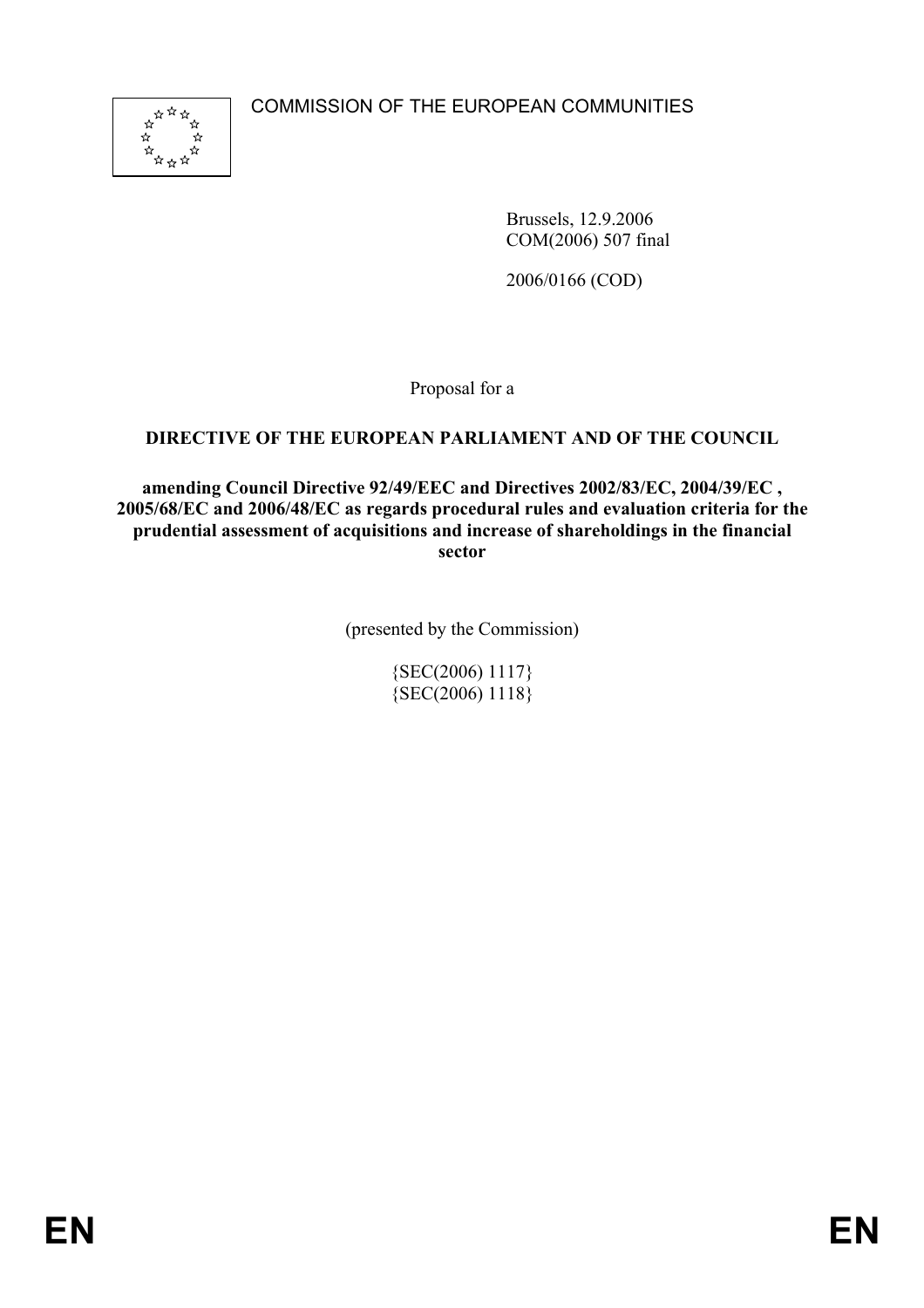# **EXPLANATORY MEMORANDUM**

#### **1. CONTEXT OF THE PROPOSAL**

#### 1.1. Grounds for and objectives of the proposal

This proposal aims to considerably improve the legal certainty, clarity and transparency of the supervisory approval process with regard to acquisitions and increase of shareholdings in the banking, insurance and securities sectors.

#### 1.2. General context

The EU single financial market goes hand in hand with prudential soundness and financial stability. Steady EU-led convergence in regulatory requirements, underpinned by common ground-rules and pragmatic means of implementing and applying the Community Directives for a single market for financial services has already contributed greatly to achieving this goal. Cross-border consolidation is the result of business decisions made by market participants. Although consolidation is not an end in itself, it remains a means to achieve greater efficiency. Market driven consolidation allows institutions to reach their potential and compete internationally. An important aspect of the single market is the removal of any unjustifiable obstacles to the smooth functioning of the internal market. Undue interference by regulators, national or supra-national authorities in the implementation of a business decision that would have resulted in consolidation could effectively prevent the proper functioning of the market. In the extreme, an abusive use of powers could frustrate and render impractical an otherwise economically justifiable initiative.

The current system of prudential supervision in the European Union is based on the principle of responsibility for the competent authorities of home Member States. There is also an underlying requirement for the competent authorities of home and host Member States to collaborate closely in order to supervise the activities of institutions operating in Member States other than that in which their head offices are located.

#### 1.3. Existing provisions in Community legislation

The existing legal framework<sup>1</sup> regulates the situation when an acquirer wishes to acquire a holding or increase a holding in a financial institution or investment firm in the domestic as well as in the cross-border context. The competent national authorities are able to oppose an acquisition if, in view of the need to ensure sound and prudent management of the institution, they are not satisfied as to the suitability of the acquirer. The current legal framework does not provide specific criteria for assessing the suitability of the acquirer and has thus afforded considerable latitude to the relevant authorities in accepting, discouraging or rejecting a proposed acquisition. Furthermore, the current Directives do not set out in detail the procedure by which acquisitions are assessed.

1 1

Article 19 of Directive 2006/48/EC, Article 15 of Directive 92/49/EEC, Article 15 of Directive 2002/83/EC, Articles 20-23 of Directive 2005/68/EC and Article 10 of Directive 2004/39/EC.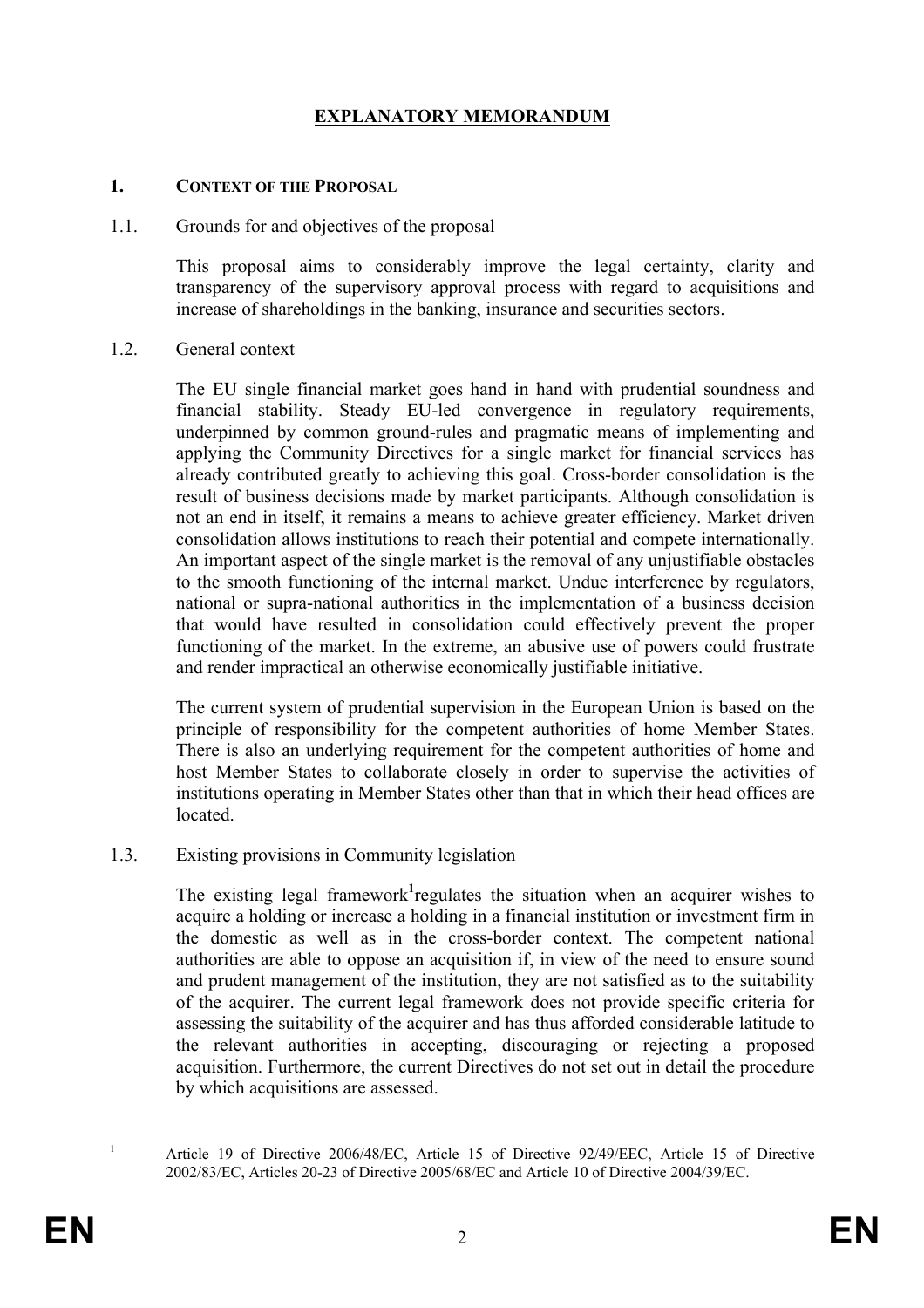## 1.4. The proposal

This amending proposal modifies the existing framework considerably with regard to the procedure as well as the criteria to be examined by the competent authorities when assessing the suitability of a proposed acquirer.

The amended Directives set out the entire procedure to be applied by the competent authorities when assessing acquisitions on prudential grounds. A clear and transparent notification and decision-making process for competent authorities and firms has been introduced. The deadlines have been reduced and any 'stopping of the clock' by competent authorities has been limited to one occasion and subject to clear conditions.

The prudential criteria for the supervisory assessment have also been clearly laid out and will be known up front to market participants. This will ensure more certainty and predictability with regard to the criteria to be applied by the competent authorities when assessing the suitability of an acquisition.

The amended Directives provide for a closed list of criteria to assess the suitability of the acquirer. This implies full harmonisation for the purposes of a suitability assessment throughout the European Union. These criteria will be the reputation of the proposed acquirer, the reputation and experience of any person that may run the resulting institution or firm, the financial soundness of the proposed acquirer, the ongoing compliance with the relevant sectoral Directives and the risk of money laundering and terrorism financing.

#### **2. RESULTS OF CONSULTATIONS WITH INTERESTED PARTIES**

- 2.1. Consultations
	- The EBC Working Group on Cross Border Consolidation met on 21 March and 5 October 2005. This working group was subsequently extended to include the insurance and the securities sector;
	- A meeting of the Joint EBC-EIOPC-ESC Working Group on Cross Border Consolidation was held on 3 February 2006;
	- A public consultation was conducted during March and April 2006 regarding the existing supervisory arrangements in the banking, insurance and securities sectors.

Improvements to the current provisions in terms of procedure and assessment criteria have been developed taking account of the discussions in the various working groups and the responses to the public consultation.

# 2.2. Collection and use of expertise

The Committee of European Banking Supervisors (CEBS) was mandated by the Commission at the end of January 2005 to provide technical advice on the review of Article 16 of Directive 2000/12/EC.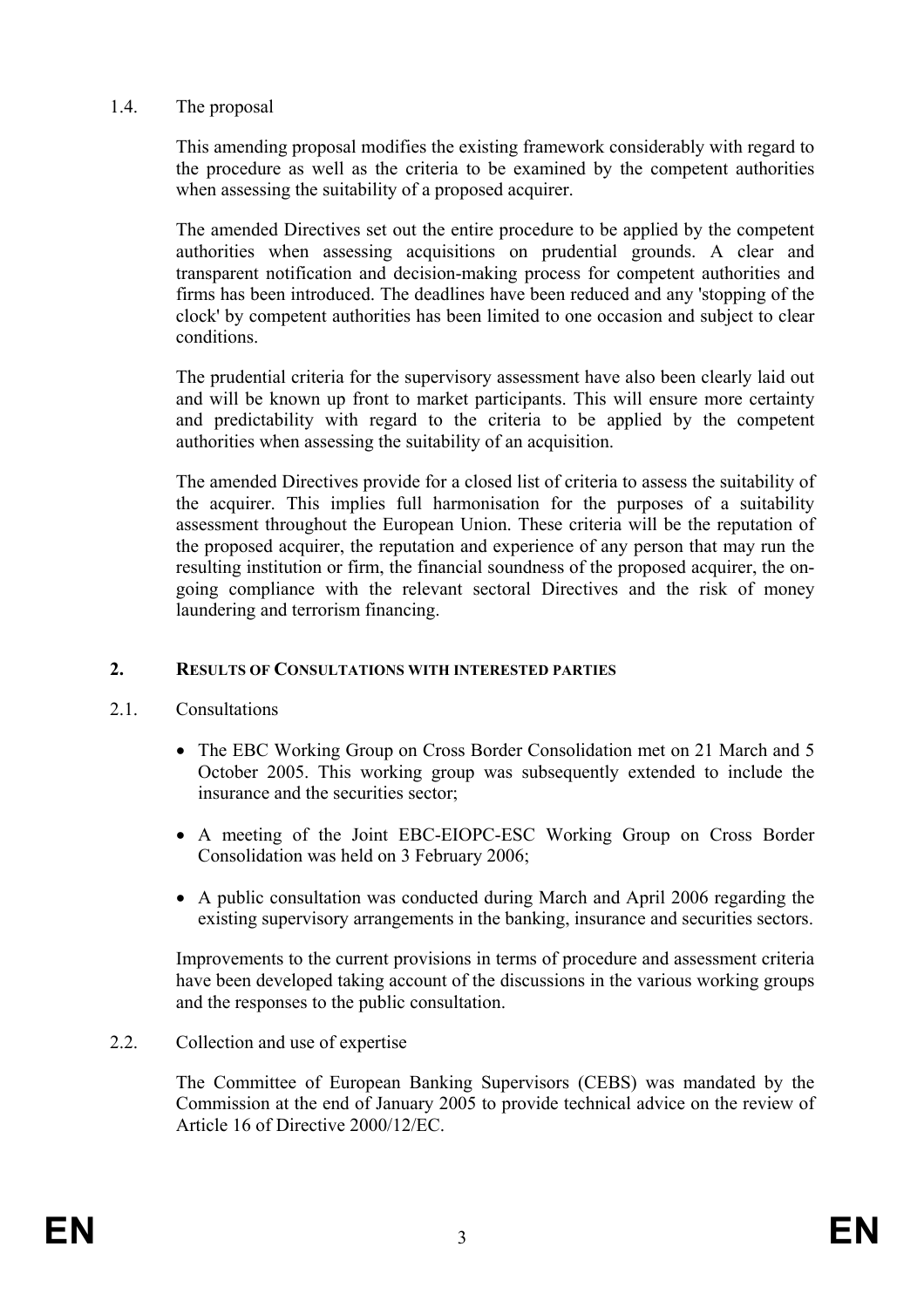The advice received from CEBS while establishing some precision and constructive suggestions on procedure emphasised that 'Article 16 must leave a good deal of flexibility and discretion to the competent authorities if it is to work properly'. CEBS also indicates that the mandate of the Commission 'did not request CEBS to obtain evidence on whether Article 16 has been abused by Member States' competent authorities or was a direct cause of the (perceived) slower pace of M&A activities in the financial sector.'

The CEBS advice was used in conjunction with the consultations referred to above in the development of this proposal. As a consequence the Commission has taken an approach that significantly curtails the discretion for competent authorities in making a prudential assessment. This was deemed crucial in order to achieve legal certainty, clarity and predictability for market participants.

As a part of the on-going Solvency II project in the insurance sector, the Commission in December 2004 asked the Committee of European Insurance and Occupational Pensions Supervisors (CEIOPS) to provide technical advice with regard to the fit and proper requirements of the Insurance Directives, including the supervisory approval process in Article 15 of Directive 92/49/EEC and 2002/83/EC.

## **3. IMPACT ASSESSMENT**

The options examined in the Impact Assessment<sup>2</sup> include a 'do nothing'-option as well as legally binding and non-binding regulatory options. After a careful examination of the different alternatives, the Impact Assessment concludes that a legally binding regulatory solution is necessary in order to achieve the objectives of legal certainty, clarity and transparency for competent authorities as well as market participants. To meet these objectives and to ensure consistency within sectors as well as between sectors, it is concluded in the Impact Assessment that it is appropriate to aim for a high level of harmonisation with regard to the procedure as well as the criteria for the prudential assessment. A lower level of harmonisation leaving considerable flexibility to Member States and their competent authorities would not fulfil the explicit aims of increased legal certainty, predictability and consistency in relation to the supervisory assessments of acquisitions and increased shareholdings in financial institutions and investment firms.

The proposal would not seem to lead to any additional administrative costs.

# **4. PROVISIONS FOR REGULATED MARKETS**

One of the principles underlying the MiFID is that there should be, as far as possible, parallel provisions for investment firms and regulated markets. This parallelism exists between Article 10 (which applies to investment firms) and Article 38 (the corresponding provision relating to regulated markets). In view of this parallelism, and in view also of the potential for further consolidation in the area of stock exchanges, the Commission will consider urgently whether it is necessary and possible to extend the procedures and criteria established in this proposal to regulated

1

<sup>2</sup> In attachment.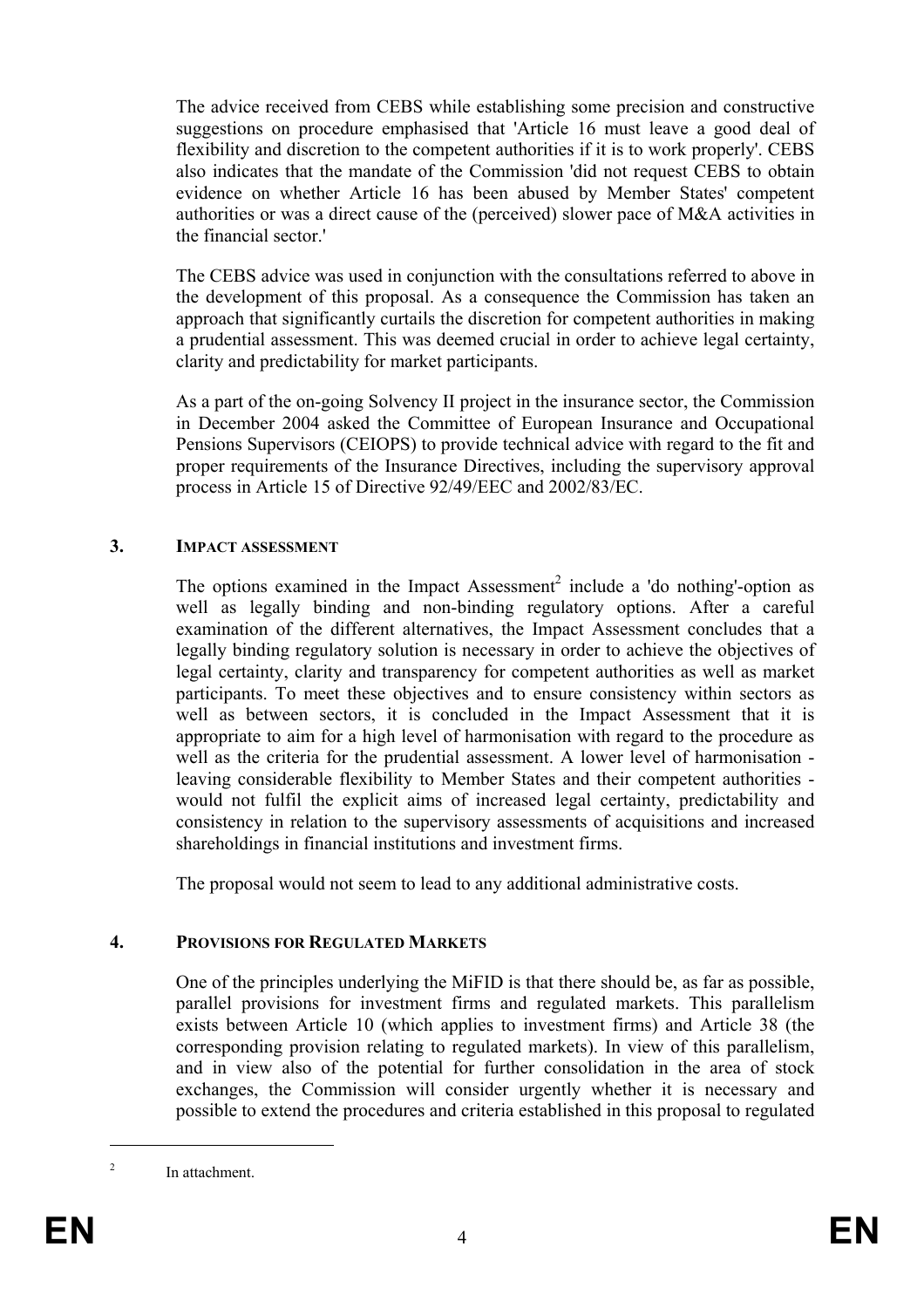markets. The aim of such a move would be to increase legal certainty for all interested parties when they are subjected to the scrutiny by competent authorities and to facilitate the smooth functioning of the Internal Market (by preventing protectionist reactions on the part of Member States). In determining whether or not to go ahead, the Commission will take into account the special nature of the business conducted by regulated markets as well as the views of stakeholders and regulators. The Commission will decide on the appropriateness of such an intervention as soon as possible.

## **5. LEGAL ELEMENTS OF THE PROPOSAL**

The legal basis of the proposal, which is an amending Directive, remains the legal basis for the directives being amended i.e. Articles 47(2) and 55 EC.

In accordance with the principles of subsidiarity and proportionality as set out in Article 5 EC, the objectives of the proposed action, namely the establishment of harmonised procedural rules and assessment criteria throughout the Community, cannot be sufficiently achieved by the Member States and can therefore be better achieved by the Community. This Directive stipulates the requirements in order to achieve those objectives and does not go beyond what is necessary for that purpose.

In view of the requirement of consistent rules right across the Community, an amending Directive laying out the procedure and the criteria was considered the most appropriate instrument.

#### **6. BUDGETARY IMPLICATION**

There are no budgetary implications of the initiative nor are additional human and administrative resources required.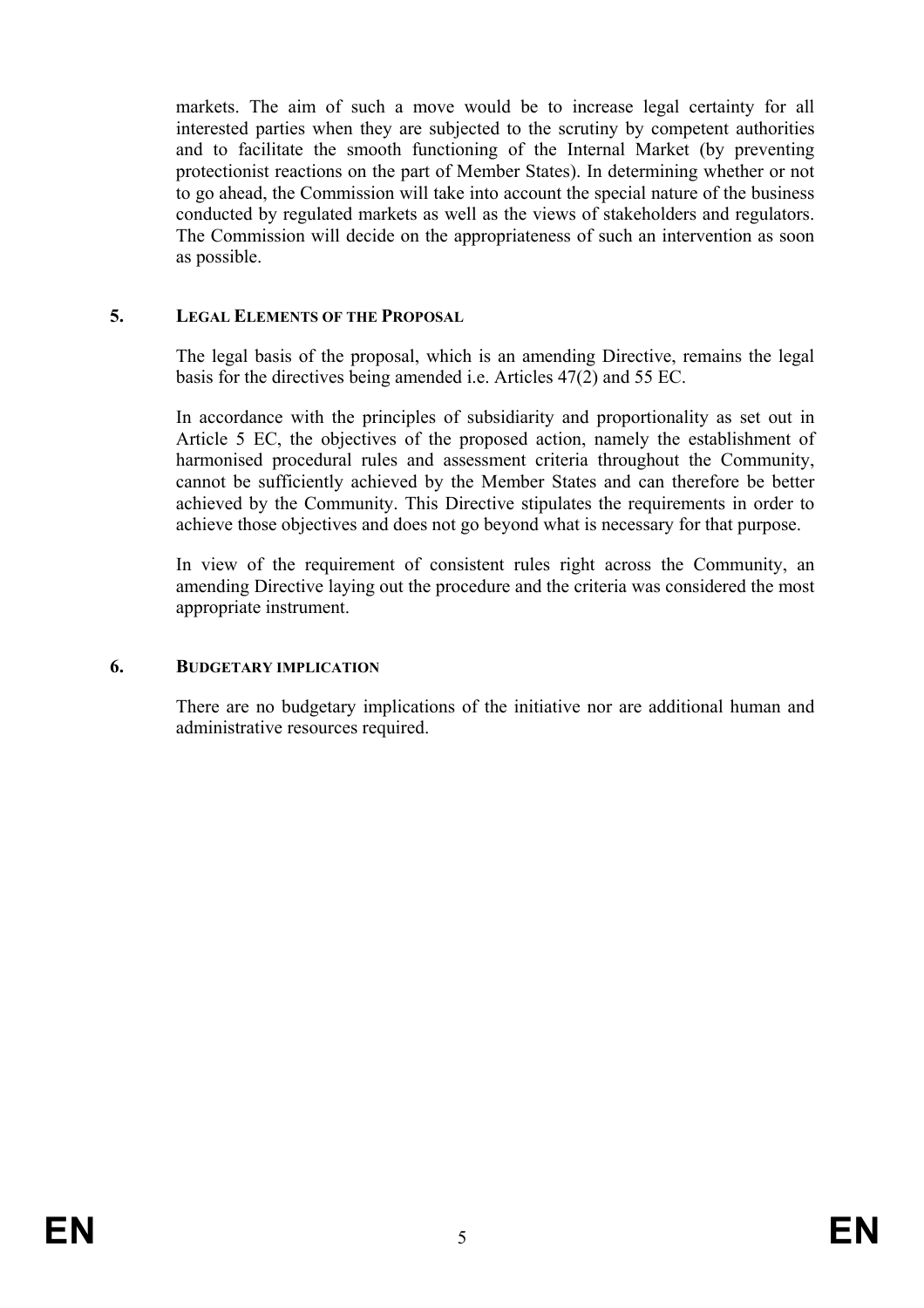2006/0166 (COD)

#### Proposal for a

## **DIRECTIVE OF THE EUROPEAN PARLIAMENT AND OF THE COUNCIL**

#### **amending Council Directive 92/49/EEC and Directives 2002/83/EC, 2004/39/EC , 2005/68/EC and 2006/48/EC as regards procedural rules and evaluation criteria for the prudential assessment of acquisitions and increase of shareholdings in the financial sector**

## **(Texte with EEA relevance)**

## THE EUROPEAN PARLIAMENT AND THE COUNCIL OF THE EUROPEAN UNION,

Having regard to the Treaty establishing the European Community, and in particular Articles 47(2) and 55 thereof,

Having regard to the proposal from the Commission<sup>3</sup>,

Having regard to the opinion of the European Economic and Social Committee<sup>4</sup>,

Acting in accordance with the procedure laid down in Article 251 of the Treaty,

Whereas:

(1) Council Directive 92/49/EEC of 18 June 1992 on the coordination of laws, regulations and administrative provisions relating to direct insurance other than life assurance and amending Directives 73/239/EEC and 88/357/EEC (third non-life insurance Directive)<sup>5</sup>, Directive 2002/83/EC of the European Parliament and of the Council of 5 November 2002 concerning life assurance<sup>6</sup>, Directive 2004/39/EC of the European Parliament and of the Council of 21 April 2004 on markets in financial instruments amending Council Directives 85/611/EEC and 93/6/EEC and Directive 2000/12/EC of the European Parliament and of the Council and repealing Council Directive  $93/22/EEC<sup>7</sup>$ , Directive 2005/68/EC of the European Parliament and of the Council of 16 November 2005 on reinsurance and amending Council Directives 73/239/EEC,  $92/49/EEC$  as well as Directives  $98/78/EC$  and  $2002/83/EC<sup>8</sup>$  and Directive 2006/48/EC of the European Parliament and of the Council of 14 June 2006 relating to

1

<sup>3</sup> OJ C , , p. .

<sup>4</sup> OJ C , , p. .

<sup>5</sup> OJ L 228, 11.8.1992, p. 1. Directive as last amended by Directive 2005/1/EC (OJ L 79, 24.3.2005, p. 9).

<sup>6</sup> OJ L 345, 19.12.2002, p. 1. Directive as last amended by Directive 2005/68/EC (OJ L 323, 9.12.2005,  $\frac{p. 1}{Q_{11}}$ .

OJ L 145, 30.4.2004, p. 1. Directive as last amended by Directive 2006/31/EC (OJ L 114, 27.4.2006, p.  $\frac{60}{8}$ .

OJ L 323, 9.12.2005, p. 1.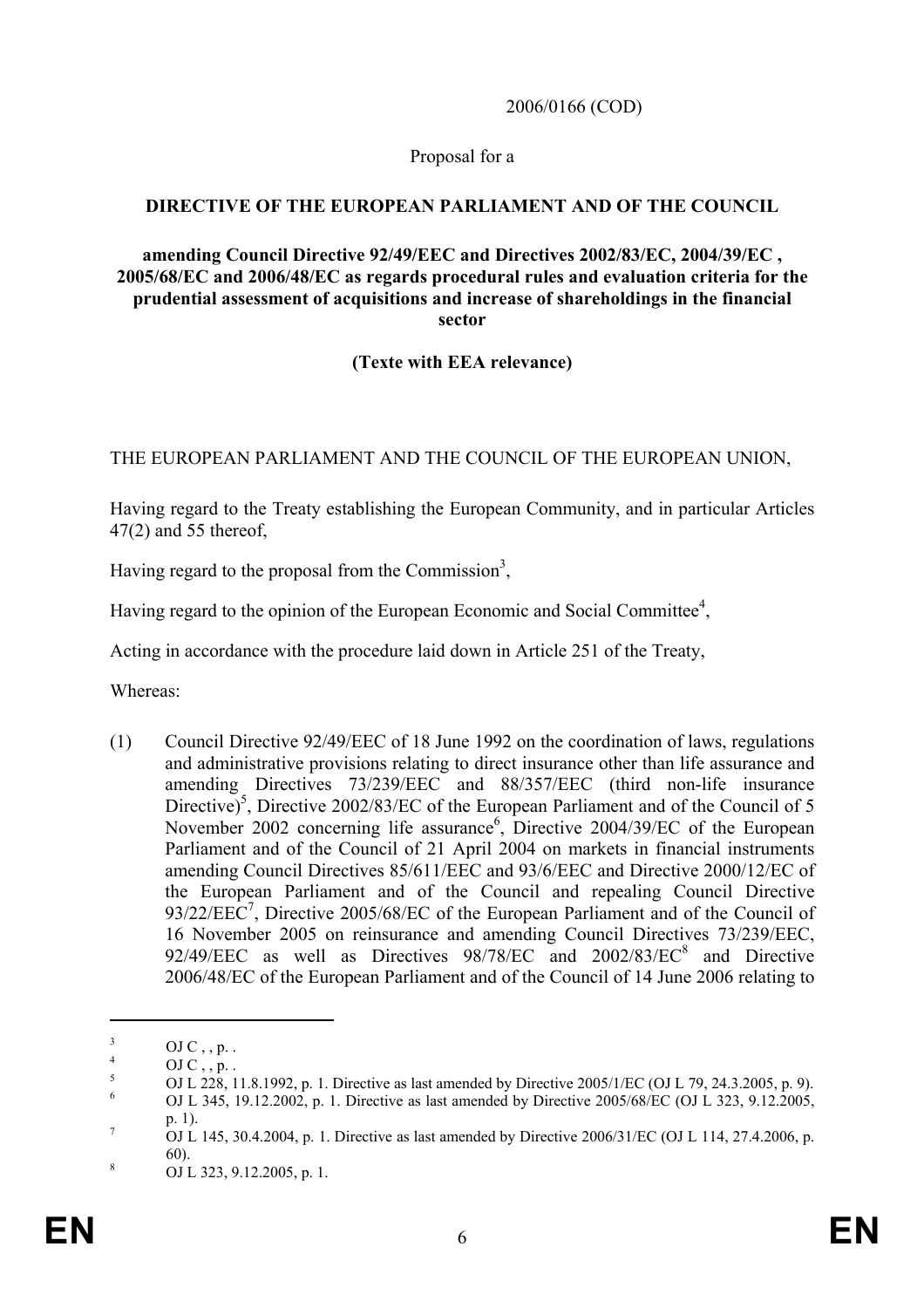the taking up and pursuit of the business of credit institutions (recast) $\degree$  regulate the situation when an acquirer proposes to acquire or increase a qualifying holding in a credit institution, assurance, insurance or re-insurance undertaking or an investment firm.

- (2) That legal framework does not, however, provide detailed criteria for a prudential assessment of the proposed acquisition or increase in holding nor a procedure for their application. This has resulted in a lack of legal certainty, clarity and predictability with regard to the assessment process as well as to the result thereof.
- (3) The role of the competent authorities in both domestic and cross-border cases should be to carry out a prudential assessment within a framework of clear assessment criteria and procedures. It is therefore necessary to specify criteria for the supervisory assessment of shareholders and management in relation to a proposed acquisition or increase of a qualifying holding and a clear procedure for their application. To ensure coherence those criteria should be consistent with the criteria applied in relation to shareholders and management in the initial authorisation procedure.
- (4) For markets that are increasingly integrated and where group structures may extend to various Member States, the acquisition of a qualifying holding is subject to scrutiny in a number of Member States and harmonisation throughout the Community of the procedure and the prudential assessments, without the Member States laying down stricter rules, is critical.
- (5) With regard to the prudential assessment, the criterion concerning the 'reputation of the proposed acquirer' implies the determination of whether any doubts exist about the integrity and professional competence of the proposed acquirer and whether these doubts are founded; such doubts may arise, for instance, from past business conduct. The assessment of the reputation is of particular relevance if the proposed acquirer is an unregulated entity.
- (6) In order to fulfil its role under the Treaty and to be able to assess whether the criteria for the suitability assessment need further clarification, the Commission should be entitled to request copies of the documents on which the competent authorities have based their prudential assessment.
- (7) The assessment criteria may, in the future, need adaptations to take into account market developments and the need for a uniform application throughout the Community. It is therefore appropriate to adopt the necessary measures in accordance with Council Decision 1999/468/EC of 28 June 1999 laying down the procedures for the exercise of implementing powers conferred on the Commission $10$ .
- (8) Since the objectives of the action to be taken, namely the establishment of harmonised procedural rules and assessment criteria throughout the Community, cannot be sufficiently achieved by the Member States and can therefore, by reason of their scale and effects, be better achieved at Community level, the Community may adopt measures in accordance with the principle of subsidiarity as set out in Article 5 of the Treaty. In accordance with the principle of proportionality, as set out in that Article,

1

<sup>9</sup> <sup>9</sup> OJ L 177, 30.6.2006, p.1.<br><sup>10</sup> OJ L 184, 17.7, 1000, p.22

OJ L 184, 17.7.1999, p.23.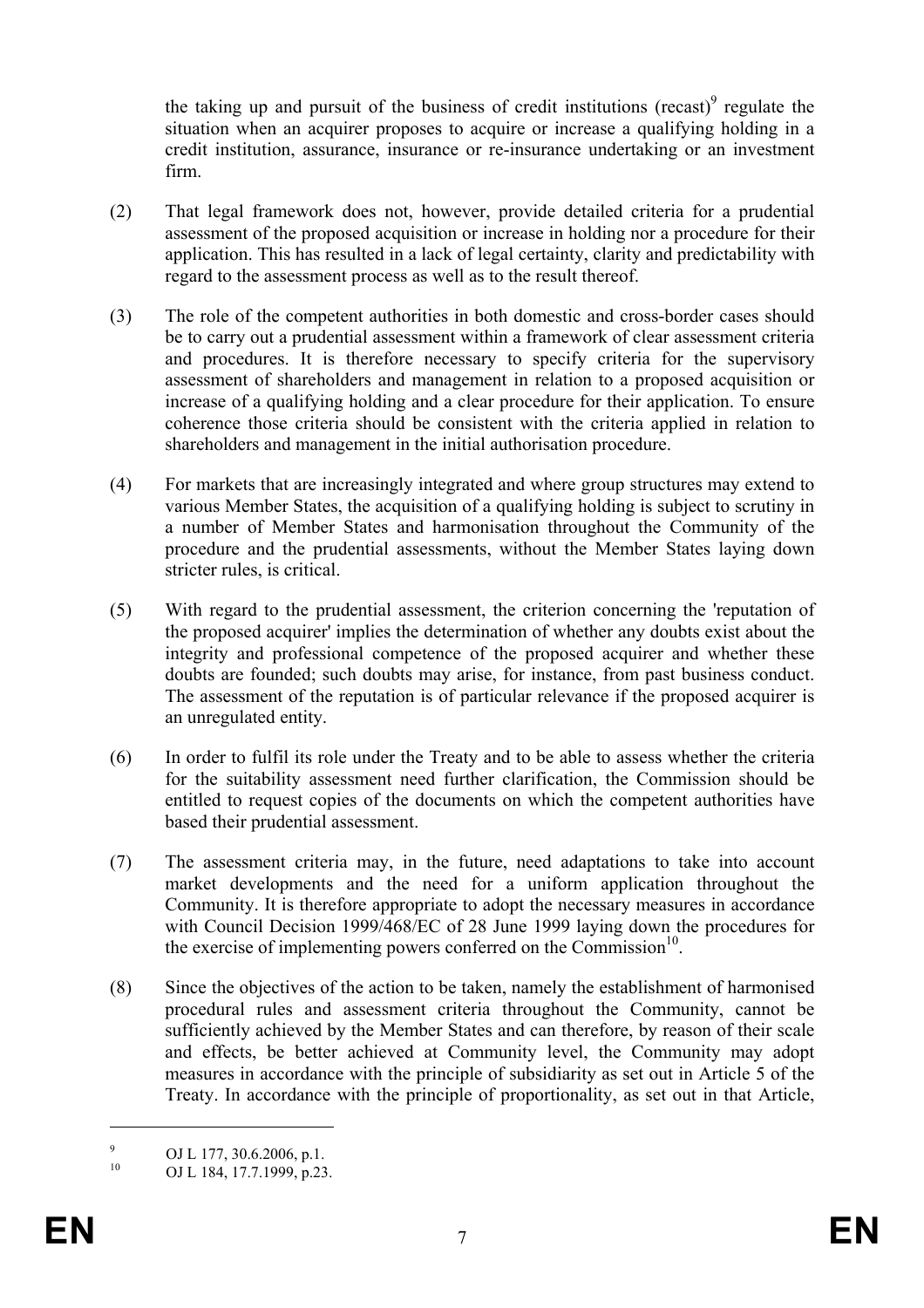this Directive does not go beyond what is necessary in order to achieve those objectives.

(9) Directives 92/49/EEC, 2002/83/EC, 2004/39/EC, 2005/68/EC and 2006/48/EC should therefore be amended accordingly,

HAVE ADOPTED THIS DIRECTIVE:

## *Article 1*

## *Amendments to Directive 92/49/EEC*

Directive 92/49/EEC is amended as follows:

1. In Article 1the second subparagraph of point (g) is replaced by the following::

For the purposes of this definition, in the context of Articles 8 and 15 and of the other levels of holding referred to in Article 15, the voting rights referred to in Articles 9 and 10 of Directive 2004/109/EC of the European Parliament and of the Council\* [], shall be taken into consideration;

- \* OJ L 390, 31.12.2004, p. 38.
- 2. Article 15 is amended as follows:

 $\frac{1}{2}$ 

(a) Paragraph 1 is replaced by the following:

"1. Member States shall require any natural or legal person or such persons acting in concert who have taken a decision to either acquire, directly or indirectly a qualifying holding in an insurance undertaking or to, directly or indirectly further increase such qualifying holding as a result of which the proportion of the voting rights or of the capital held would reach or exceed 20%, 30% or 50% or so that the insurance undertaking would become its subsidiary, hereinafter "proposed acquirer" to notify in writing to the competent authorities of the insurance undertaking in which they are either seeking to acquire a qualifying holding or to increase such a qualifying holding the size of the intended holding and relevant information as referred to in Article 15b(4).

- (b) Paragraph 1a is deleted;
- (c) In paragraph 2 the figure "33%" is replaced by the figure "30%";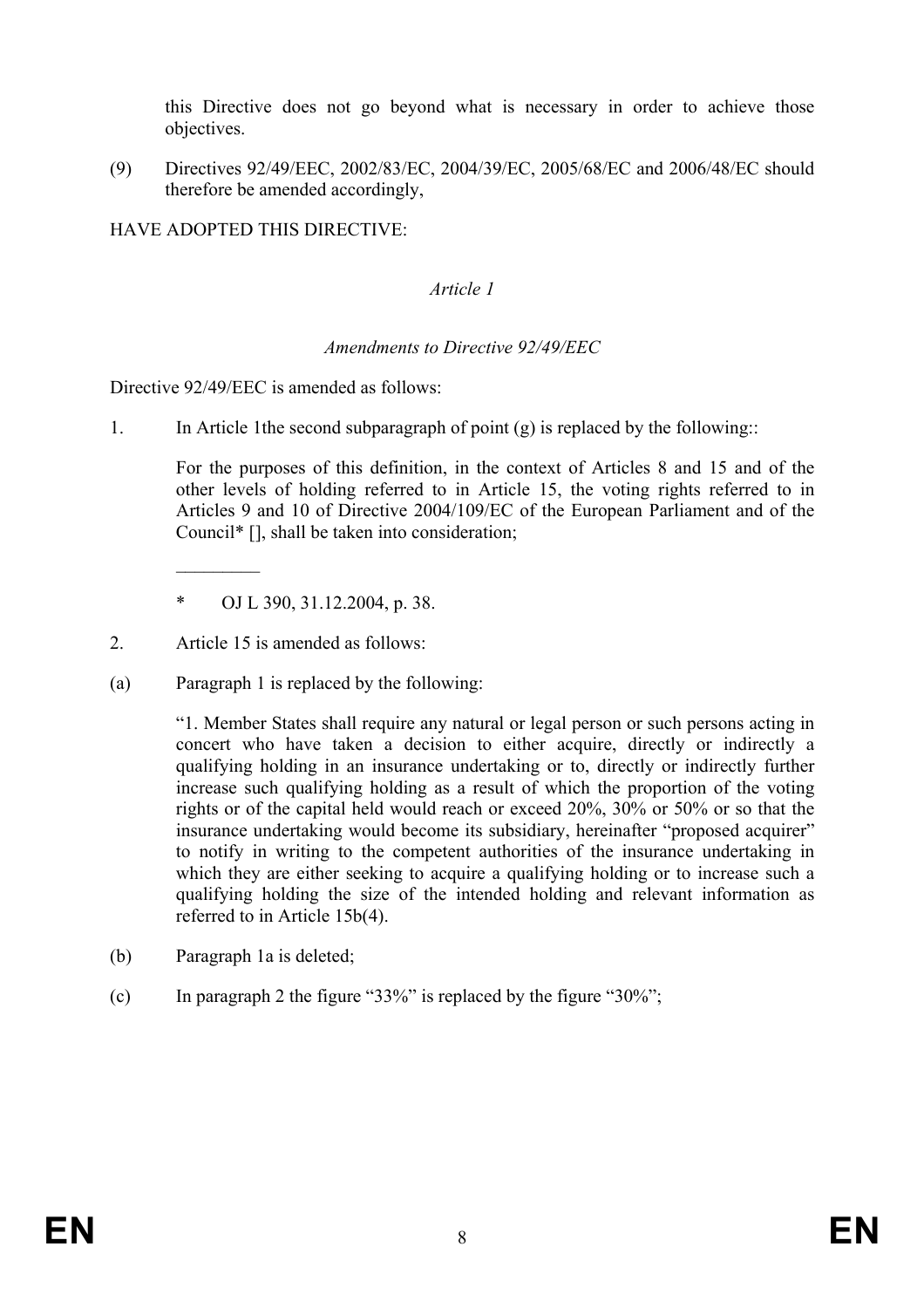3. The following Articles 15a to 15d are inserted:

# *"Article 15a*

1. The competent authorities shall, promptly and in any case within two working days upon receipt of the notification required under Article 15(1) acknowledge receipt thereof in writing to the proposed acquirer.

The competent authorities shall have a maximum of thirty working days from the date of the written acknowledgement of receipt, hereinafter "assessment period", to oppose the proposal of the proposed acquirer.

2. The competent authorities may if necessary, request further information within five working days of the date of the acknowledgment of receipt referred to in the first subparagraph of paragraph 1, in order to carry out the assessment referred to in Article 15b(1).

This request for further information shall be made in writing and shall specify the additional pieces of information needed.

The information requested shall be provided to the competent authorities within ten working days. For the period between the date of request for information by the competent authorities and the receipt of a response thereto by the proposed acquirer, the assessment period shall be interrupted. The interruption shall not exceed ten working days. Any further requests for information by the competent authorities may not result in an interruption of the assessment period.

3. If the competent authorities, upon completion of their assessment, decide to oppose the proposed acquisition or the proposed increase of holding, they shall, within two working days, and not going beyond the period mentioned in Art. 15 a (1) second subparagraph, inform the proposed acquirer in writing and provide the reasons for the decision.

4. If the competent authorities do not oppose within the assessment period in writing the proposed acquisition or increase of holding referred to in Article 15(1), the proposed acquisition or increase of holding shall be deemed to be approved. The competent authorities shall inform the proposed acquirer about the date of the expiry of the assessment period at the time of acknowledgement referred to in paragraph 1 and, if applicable, at the time of the request for further information referred to in paragraph 2.

5. The competent authorities may extend the assessment period to a maximum of fifty working days if the proposed acquirer is regulated outside the Community and is situated in a third country where there are legal impediments to the transfer of the necessary information.

6. The competent authorities may fix a maximum period for the completion of the proposed acquisition or the increase of holding.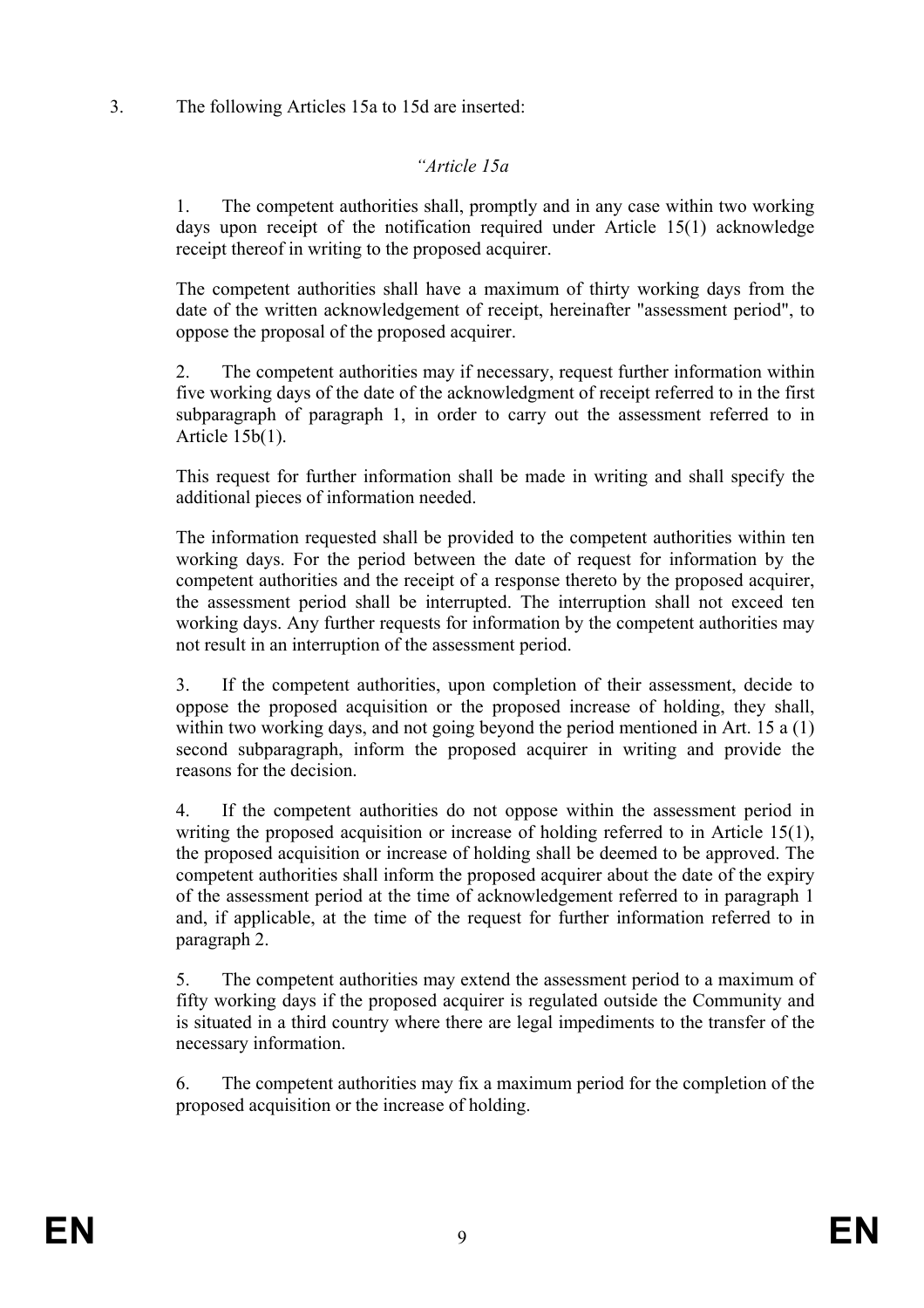#### *Article 15b*

1. In assessing the notification provided for in Article 15(1) and the information referred to in Article 15a(2), the competent authorities shall, having regard to the likely influence of the proposed acquirer on the insurance undertaking, assess the suitability of the proposed acquirer and the financial soundness of the proposed acquisition against all of the following criteria:

(a) the reputation of the proposed acquirer;

(b) the reputation and experience of any person who will direct the business of the insurance undertaking as a result of the proposed acquisition;

(c) the financial soundness of the proposed acquirer, in particular in relation to the type of business pursued and envisaged in the insurance undertaking in which the acquisition is sought;

(d) whether the insurance undertaking will be able to meet and continue to meet its obligations under this Directive and any applicable sectoral rules within the meaning of Article 2(7) of Directive 2002/87/EC of the European Parliament and of the Council\* following the proposed acquisition;

(e) whether there are reasonable grounds to suspect that, in connection with the proposed acquisition, money laundering or terrorist financing within the meaning of Directive 2005/60/EC of the European Parliament and of the Council<sup>\*\*</sup> is being or has been committed or attempted, or that the proposed acquisition could increase the risk of such conduct.

2. The competent authorities may oppose the proposed acquisition only if they find that the criteria set out in paragraph 1 are not met or if the information provided by the proposed acquirer is incomplete.

3. Member States shall neither impose any prior conditions in respect of the level of shareholding that must be acquired nor examine the acquisition in terms of economic needs of the market.

4. Member States shall make publicly available a list specifying the information necessary to make the assessment under paragraph 1.

The level of information required shall be proportionate and adapted to the nature of the proposed acquisition or increase of holding.

Member States shall not require information that is not relevant for a prudential assessment.

5. Where two or more proposals to acquire or increase qualifying shareholdings in the same insurance undertaking have been notified to the competent authority, the latter shall ensure that all the proposed acquirers are treated in a non-discriminatory manner.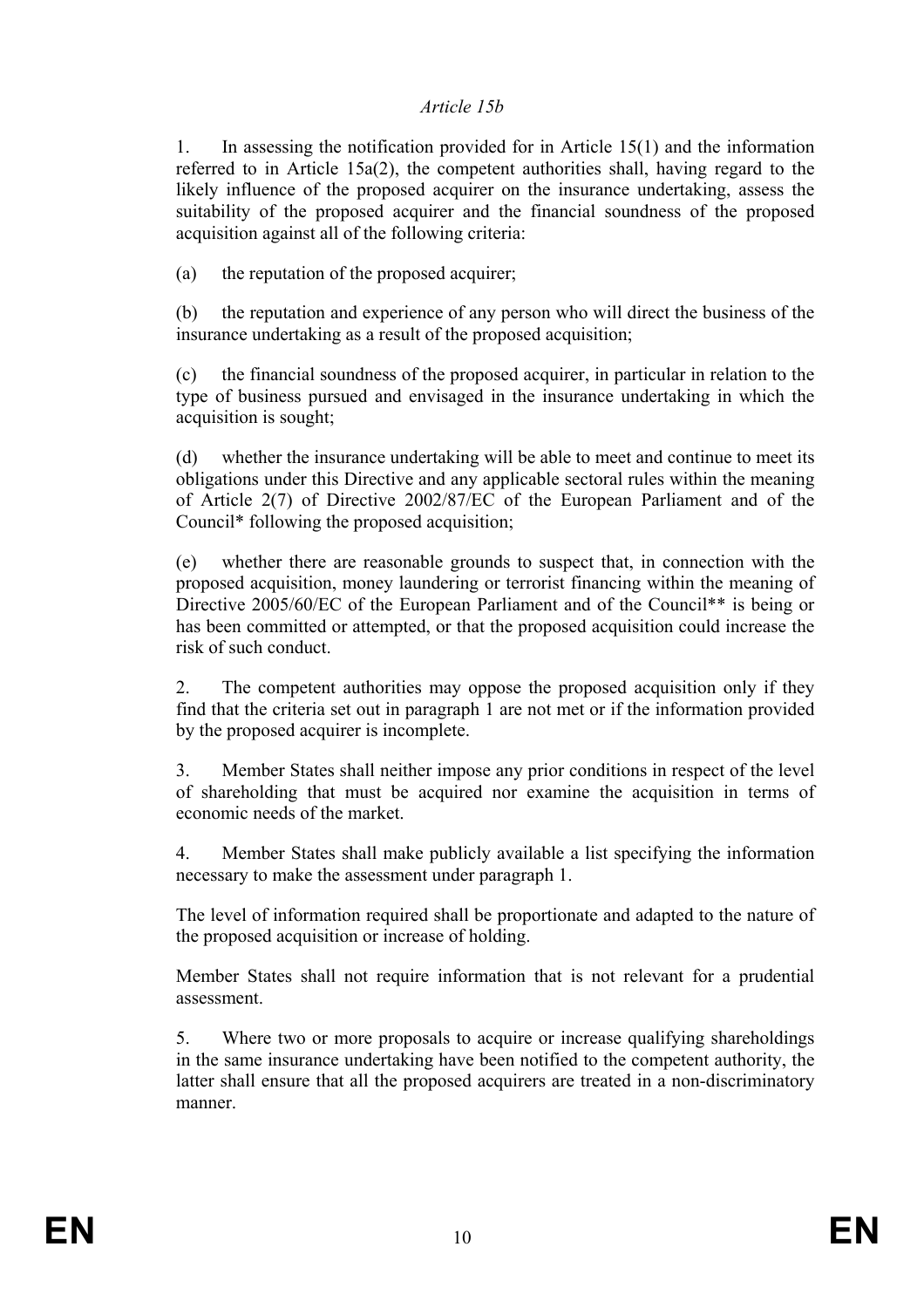#### *Article 15c*

In addition to Article 15(1) and Articles 15a and 15b and unless specified otherwise, the relevant competent authorities shall consult each other when assessing the acquisition in accordance with Article 15b(1) if the proposed acquirer is one of the following:

(1) a credit institution, assurance undertaking, insurance undertaking, reinsurance undertaking, investment firm or management company within the meaning of Article 1a(2) of Council Directive 85/611/EEC\*\*\*, hereinafter "UCITS management company", authorised in another Member State;

(2) the parent undertaking of a credit institution, assurance undertaking, insurance undertaking, reinsurance undertaking, investment firm or UCITS management company authorised in another Member State;

(3) a natural or legal person controlling a credit institution, assurance undertaking, insurance undertaking, reinsurance undertaking, investment firm or UCITS management company authorised in another Member State.

The competent authorities shall cooperate closely. They shall provide one another with any information which is essential or relevant for the exercise. In this regard, the competent authorities shall communicate to each other on request all relevant information and shall communicate on their own initiative all essential information.

## *Article 15d*

1. The Commission may request the competent authorities to provide it promptly with copies of the documents on which they have based their assessment in relation to Articles 15(1), 15a, 15b and 15c as well as the reasons given to the proposed acquirer.

2. The information provided to the Commission shall be covered by the obligation of professional secrecy and shall be used by it only for the purposes of determining whether a Member State has fulfilled its obligations under this Directive.

All persons working for or who have worked for the Commission, as well as auditors or experts acting on behalf of the Commission shall be bound by the obligation of professional secrecy.

3. No confidential information which the Commission may receive by virtue of paragraph 1 may be divulged to any person or authority whatsoever, except in summary or collective form, such that individual proposed acquirers or the insurance undertakings concerned cannot be identified.

 $\mathcal{L}_\text{max}$ 

<sup>\*</sup> OJ L 35, 11.2.2003, p. 1.

<sup>\*\*</sup> OJ L 309, 25.11.2005 p. 15.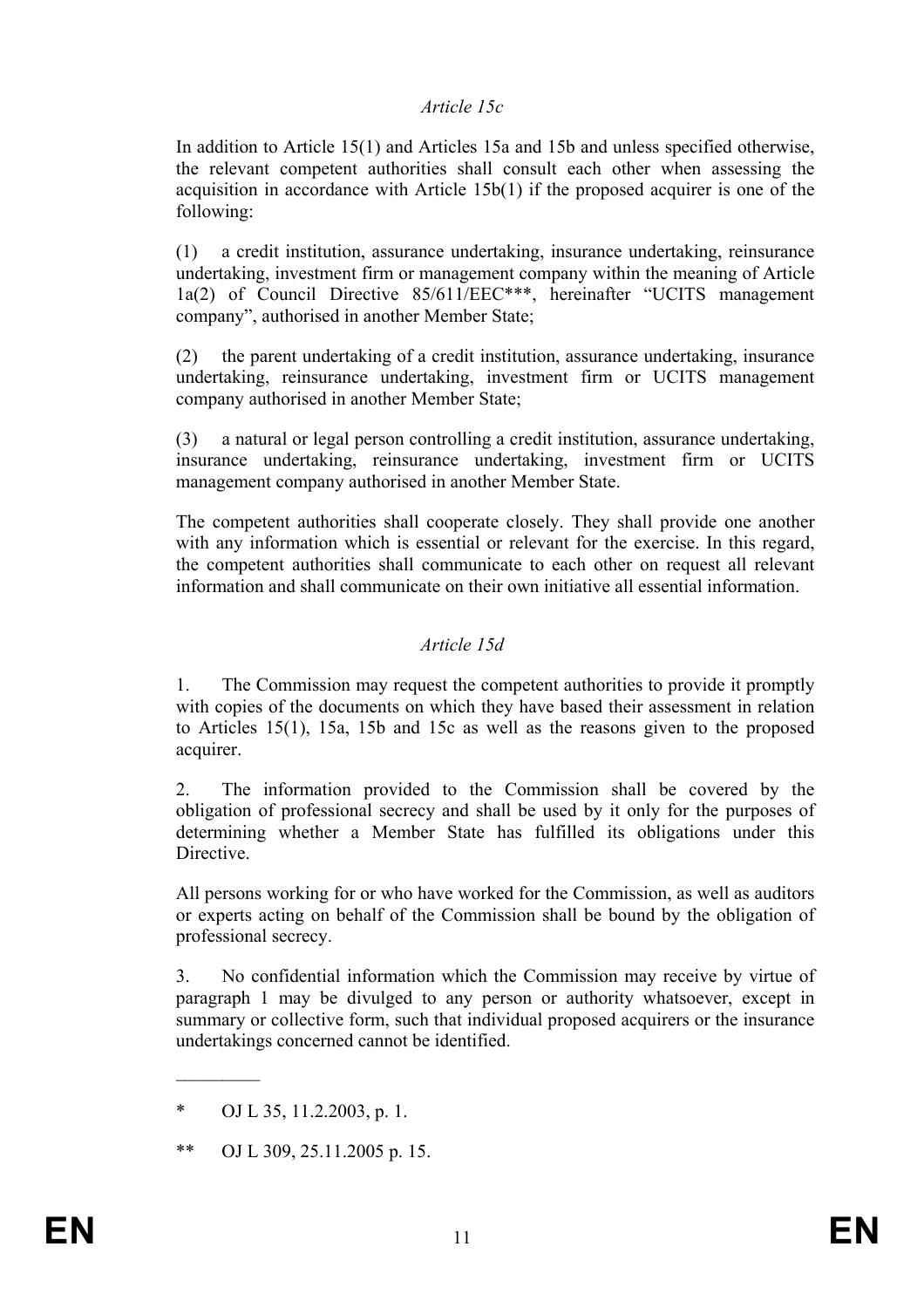\*\*\* OJ L 375, 31. 12. 1985, p.3."

4. In Article 51, the following indent is added:

"- specifications and clarifications of the criteria set out in Article15b(1) in order to take account of future developments and to ensure the uniform application of this Directive."

# *Article 2*

# *Amendments to Directive 2002/83/EC*

Directive 2002/83/EC is amended as follows:

1. In Article 1 point (j) the second subparagraph is replaced by the following:

"For the purposes of this definition, in the context of Articles 8 and 15 and of the other levels of holding referred to in Article 15, the voting rights referred to in Articles 9 and 10 of Directive 2004/109/EC of the European Parliament and of the Council\*, shall be taken into consideration;

- \* OJ L 390, 31.12.2004, p. 38"
- 2. Article 15 is amended as follows:

 $\frac{1}{2}$ 

(a) Paragraph 1 is replaced by the following:

"1. Member States shall require any natural or legal person or such persons acting in concert who have taken a decision to either acquire, directly or indirectly a qualifying holding in an assurance undertaking or to, directly or indirectly further increase such qualifying holding as a result of which the proportion of the voting rights or of the capital held would reach or exceed 20%, 30% or 50% or so that the assurance undertaking would become its subsidiary, hereinafter "proposed acquirer" to notify in writing to the competent authorities of the assurance undertaking in which they are either seeking to acquire a qualifying holding or to increase such a qualifying holding the size of the intended holding and relevant information as referred to in Article 15b (4)."

- (b) In paragraph 2 the figure "33%" is replaced by the figure "30%".
- 3. The following Articles 15a to 15d are inserted:

# *"Article 15a*

1. The competent authorities shall, promptly and in any case within two working days upon receipt of the notification required under Article 15(1) acknowledge receipt thereof in writing to the proposed acquirer.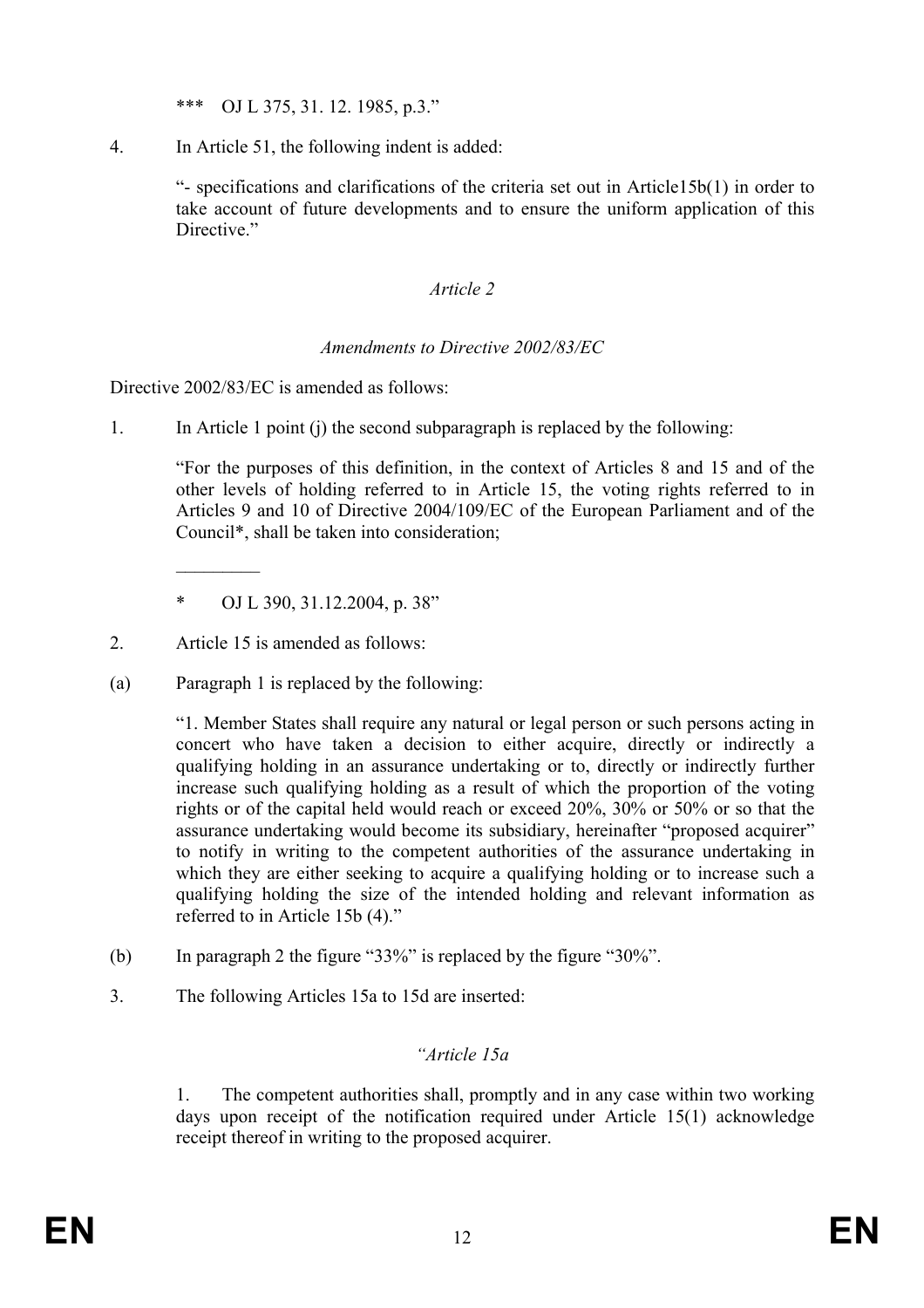The competent authorities shall have a maximum of thirty working days from the date of the written acknowledgement of receipt, hereinafter "assessment period" to oppose the proposal of the proposed acquirer.

2. The competent authorities may if necessary, request further information within five working days of the date of the acknowledgment of receipt referred to in the first subparagraph of paragraph 1, in order to carry out the assessment referred to in Article 15b(1).

This request for further information shall be made in writing and shall specify the additional pieces of information needed.

The information requested shall be provided to the competent authorities within ten working days. For the period between the date of request for information by the competent authorities and the receipt of a response thereto by the proposed acquirer, the assessment period shall be interrupted. The interruption shall not exceed ten working days. Any further requests for information by the competent authorities may not result in an interruption of the assessment period.

3. If the competent authorities, upon completion of their assessment, decide to oppose the proposed acquisition or the proposed increase of holding, they shall, within two working days, and not going beyond the period mentioned in Art. 15 a (1) second subparagraph, inform the proposed acquirer in writing and provide the reasons for the decision.

4. If the competent authorities do not oppose within the assessment period in writing the proposed acquisition or increase of holding referred to in Article 15(1), the proposed acquisition or increase of holding shall be deemed to be approved. The competent authorities shall inform the proposed acquirer about the date of the expiry of the assessment period at the time of acknowledgement referred to in paragraph 1 and, if applicable, at the time of the request for further information referred to in paragraph 2.

5. The competent authorities may extend the assessment period to a maximum of fifty working days if the proposed acquirer is regulated outside the Community**,** and is situated in a third-country where there are legal impediments to the transfer of the necessary information.

6. The competent authorities may fix a maximum period for the completion of the proposed acquisition or the increase of holding.

# *Article 15b*

1. In assessing the notification provided for in Article 15(1) and the information referred to in Article 15a(2), the competent authorities shall, having regard to the likely influence of the proposed acquirer on the assurance undertaking; assess the suitability of the proposed acquirer and the financial soundness of the proposed acquisition against all of the following criteria:

(a) the reputation of the proposed acquirer;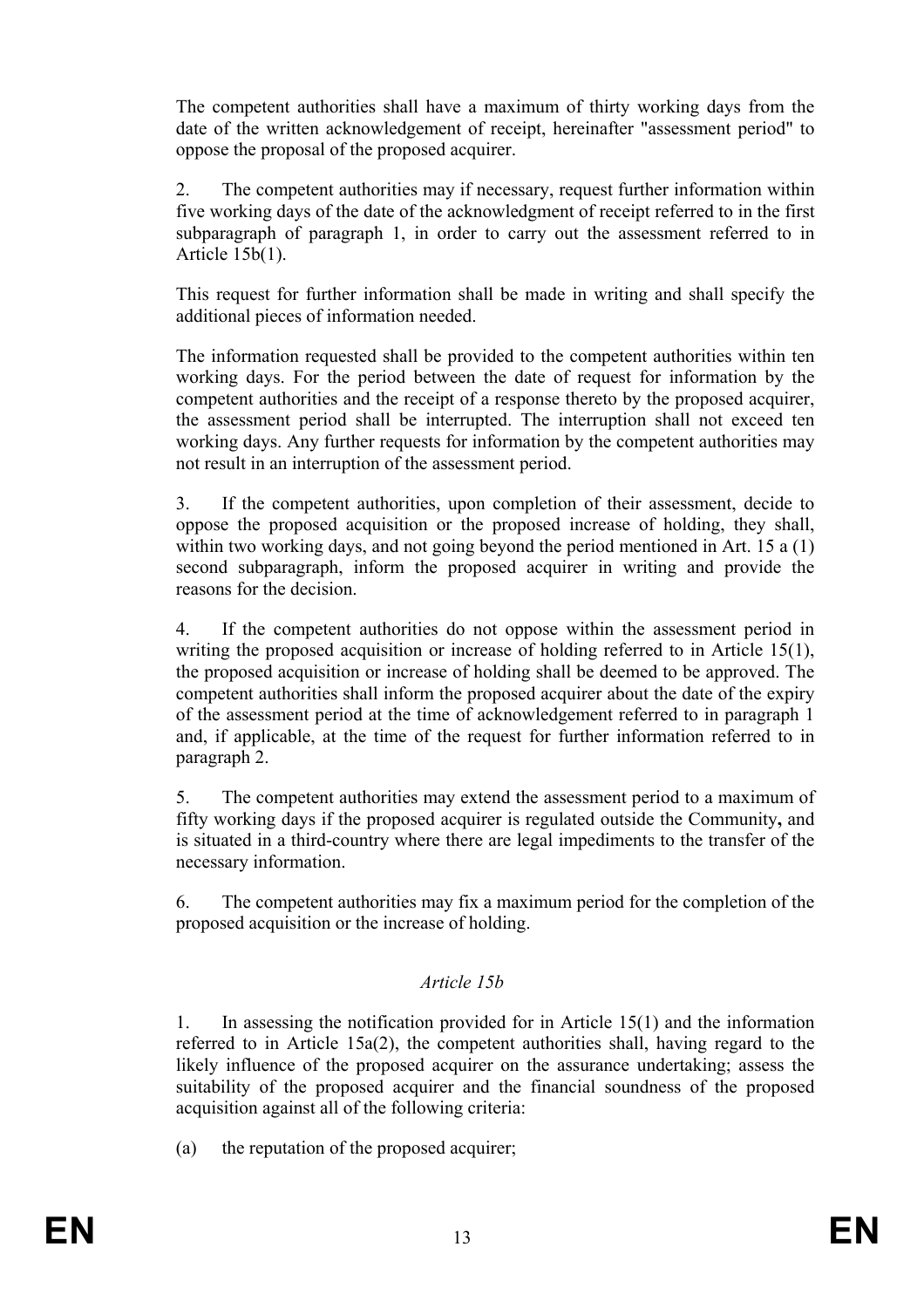(b) the reputation and experience of any person who will direct the business of the assurance undertaking as a result of the proposed acquisition;

(c) the financial soundness of the proposed acquirer, in particular in relation to the type of business pursued and envisaged in the assurance undertaking in which the acquisition is sought;

(d) whether the assurance undertaking will be able to meet and continue to meet its obligations under this Directive and any applicable sectoral rules within the meaning of Article 2(7) of Directive 2002/87/EC of the European Parliament and of the Council\* following the proposed acquisition;

(e) whether there are reasonable grounds to suspect that, in connection with the proposed acquisition, money laundering or terrorist financing within the meaning of Directive 2005/60/EC of the European Parliament and of the Council<sup>\*\*</sup> is being or has been committed or attempted, or that the proposed acquisition could increase the risk of such conduct.'

2. The competent authorities may oppose the proposed acquisition only if they find that the criteria set out in paragraph 1 are not met or if the information provided by the proposed acquirer is incomplete.

3. Member States shall neither impose any prior conditions in respect of the level of shareholding that must be acquired nor examine the acquisition in terms of economic needs of the market.

4. Member States shall make publicly available a list specifying the information necessary to make the assessment under paragraph 1.

The level of information required shall be proportionate and adapted to the nature of the proposed acquisition or increase of holding.

Member States shall not require information that is not relevant for a prudential assessment.'

5. Where two or more proposals to acquire or increase qualifying shareholdings in the same assurance undertaking have been notified to the competent authority, the latter shall ensure that all the proposed acquirers are treated in a non-discriminatory manner.

# *Article 15c*

In addition to Article 15(1) and Articles 15a and 15b and unless specified otherwise the relevant competent authorities shall consult each other when assessing the acquisition in accordance with Article 15b(1) , if the proposed acquirer is one of the following:

(1) a credit institution, assurance undertaking, insurance undertaking, reinsurance undertaking, investment firm or management company within the meaning of Article 1a(2) of Council Directive 85/611/EEC\*\*\*, hereinafter "UCITS management company", authorised in another Member State;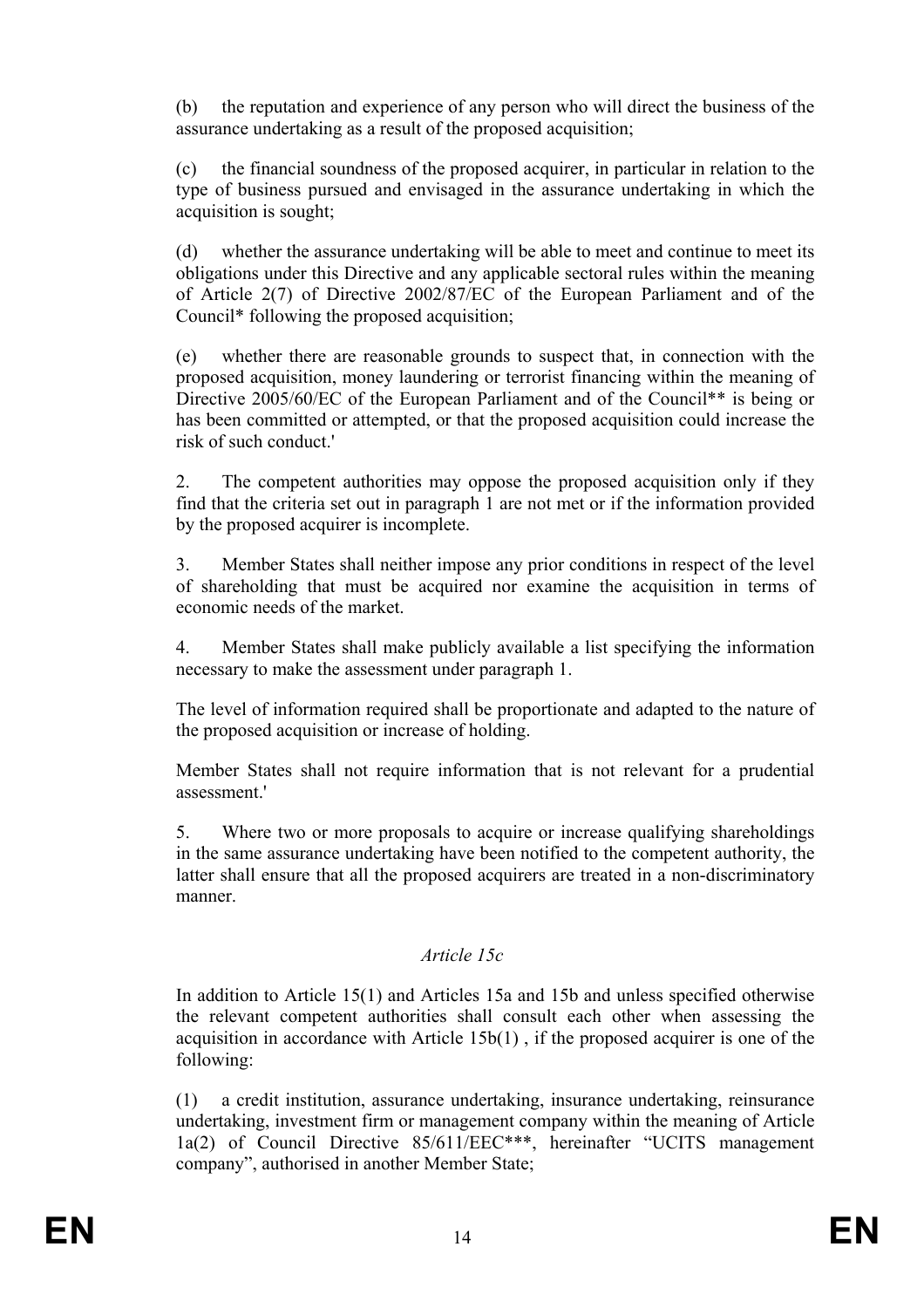(2) the parent undertaking of a credit institution, assurance undertaking, insurance undertaking, reinsurance undertaking, investment firm or UCITS management company authorised in another Member State;

(3) a natural or legal person controlling a credit institution, assurance undertaking, insurance undertaking, reinsurance undertaking, investment firm or UCITS management company authorised in another Member State.

The competent authorities shall cooperate closely. They shall provide one another with any information which is essential or relevant for the exercise. In this regard, the competent authorities shall communicate to each other on request all relevant information and shall communicate on their own initiative all essential information.

## *Article 15d*

1. The Commission may request the competent authorities to provide it promptly with copies of the documents on which they have based their assessment in relation to Articles 15(1), 15a, 15b and 15c as well as the reasons given to the proposed acquirer.

2. The information provided to the Commission shall be covered by the obligation of professional secrecy and shall be used by it only for the purposes of determining whether a Member State has fulfilled its obligations under this Directive.

All persons working for or who have worked for the Commission, as well as auditors or experts acting on behalf of the Commission shall be bound by the obligation of professional secrecy.

3. No confidential information which the Commission may receive by virtue of paragraph 1 may be divulged to any person or authority whatsoever, except in summary or collective form, such that individual proposed acquirers or the assurance undertakings concerned cannot be identified.

 $\frac{1}{2}$ 

4. In Article 64, the following indent is added:

"- specifications and clarifications of the criteria set out in Article 15b(1), in order to take account of future developments and to ensure the uniform application of this Directive."

OJ L 35, 11.2.2003, p. 1.

<sup>\*\*</sup> OJ L 309, 25.11.2005 p. 15.

<sup>\*\*\*</sup> OJ L 375, 31.12.1985, p.3."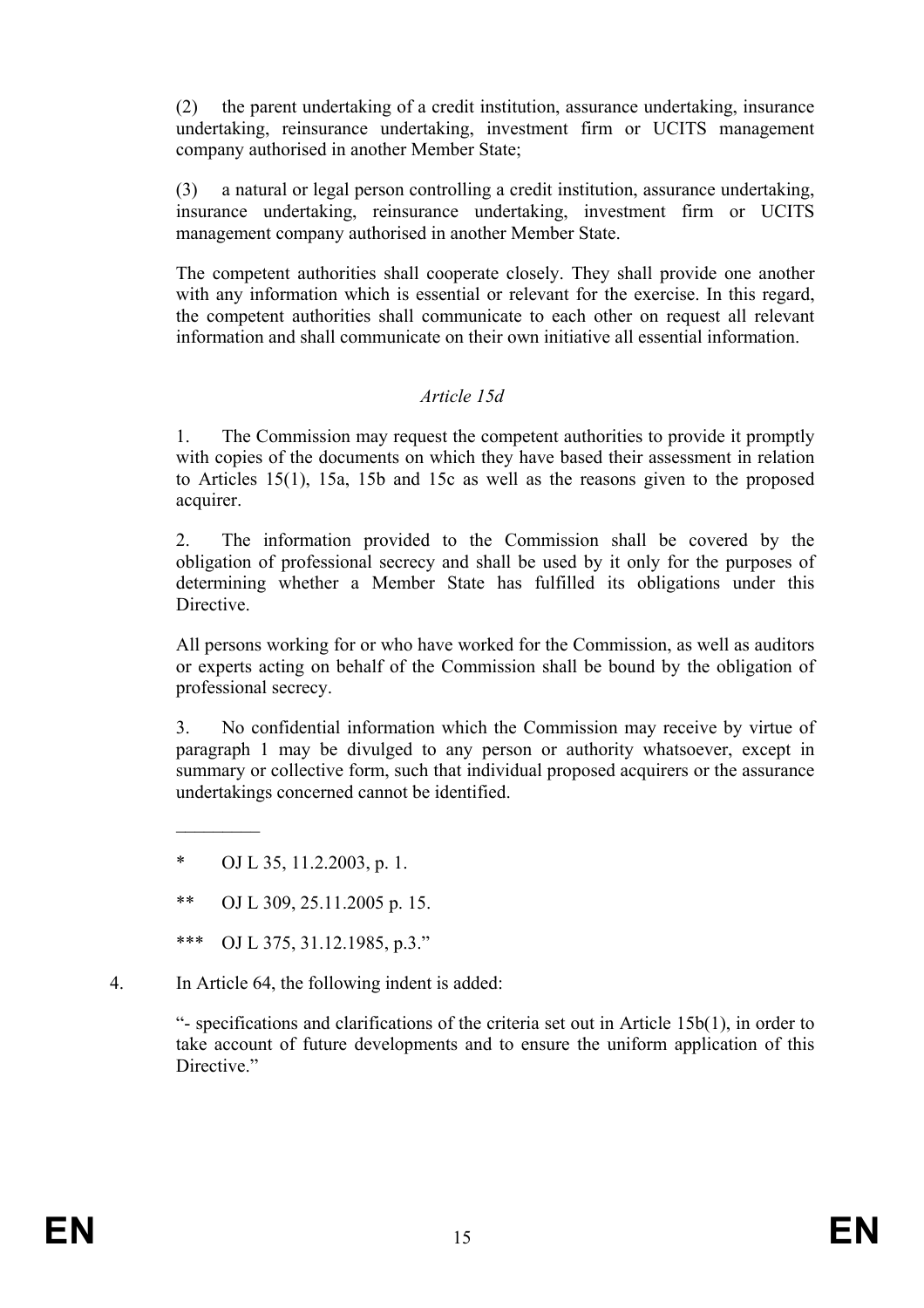## *Article 3*

# *Amendments to Directive 2004/39/EC*

Directive 2004/39/EC is amended as follows:

1. In article  $4(1)$  point (27) is replaced by the following:

"(27) "Qualifying holding' means any direct or indirect holding in an investment firm which represents 10% or more of the capital or of the voting rights, as set out in Articles 9 and 10 of Directive 2004/109/EC of the European Parliament and of the Council\*, or which makes it possible to exercise a significant influence over the management of the investment firm in which that holding subsists;

 $\mathcal{L}_\text{max}$ 

2. In Article 10: paragraphs 3 and 4 are replaced by the following:

3. Member States shall require any natural or legal person or such persons acting in concert who have taken a decision to either acquire, directly or indirectly a qualifying holding in an investment firm or to, directly or indirectly, further increase such a qualifying holding as a result of which the proportion of the voting rights or of the capital held would reach or exceed 20%, 30% or 50% or so that the investment firm would become its subsidiary, hereinafter "proposed acquirer", to notify in writing to the competent authorities of the investment firm in which they are either seeking to acquire a qualifying holding or to increase such a qualifying holding the size of the intended holding and relevant information as referred to in Article 10b(4).

Member States shall require any natural or legal person who proposes to dispose, directly or indirectly, of a qualifying holding in investment firm to inform the competent authorities, of the size of the resulting holding. Such persons must likewise inform the competent authorities if they proposes to reduce their qualifying holding so that the proportion of the voting rights or of the capital held by him would fall below 20%, 30% or 50% or so that the investment firm would cease to be their subsidiary

4. The assessment of the acquisition in accordance with Article 10b(1) shall be subject to the prior consultation provided for in Article 60, if the proposed acquirer is one of the following:

(a) a credit institution, an assurance undertaking, insurance undertaking, reinsurance undertaking, investment firm or a management company within the meaning of Article 1a(2) of Council Directive 85/611/EEC\*, hereinafter "UCITS management company", authorised in another Member State;

(b) the parent undertaking of a credit institution, assurance undertaking, insurance undertaking, reinsurance undertaking, investment firm or a UCITS management company authorised in another Member State;

<sup>\*</sup> OJ L 390, 31.12.2004, p.38."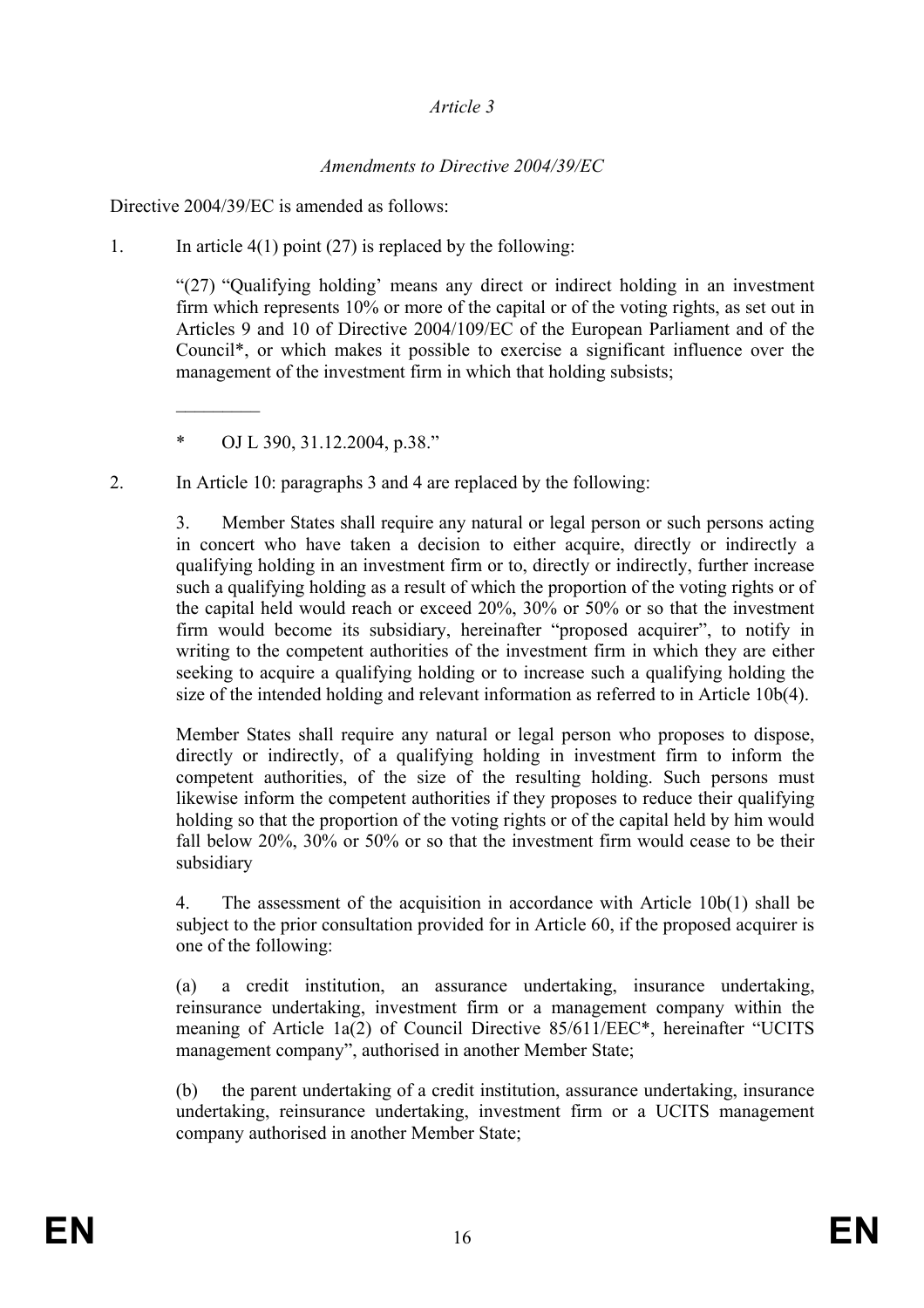(c ) a natural or legal person controlling a credit institution, assurance undertaking, insurance undertaking, reinsurance undertaking, investment firm or a UCITS management company authorised in another Member State.

\* OJ L 375, 31.12.1985, p.3."

 $\mathcal{L}_\text{max}$ 

3. The following Articles 10a, 10b and 10c are inserted:

#### *"Article 10a*

1. For the purposes of the first subparagraph of Article 10(3) the competent authorities shall, promptly and in any case within two working days upon receipt of the notification required under that subparagraph acknowledge receipt thereof in writing to the proposed acquirer.

The competent authorities shall have a maximum of thirty working days from the date of the written acknowledgement of receipt, hereinafter "assessment period", to oppose the proposal of the proposed acquirer.

2. The competent authorities may if necessary, request further information within five working days of the date of the acknowledgment of receipt referred to in the first subparagraph of paragraph 1, in order to carry out the assessment referred to in Article 10b(1).

This request for further information shall be made in writing and shall specify the additional pieces of information needed to.

The information requested shall be provided to the competent authorities within ten working days. For the period between the date of request for information by the competent authorities and the receipt of a response thereto by the proposed acquirer, the assessment period shall be interrupted. The interruption shall not exceed ten working days. Any further requests for information by the competent authorities may not result in an interruption of the assessment period.

3. If the competent authorities, upon completion of their assessment, decide to oppose the proposed acquisition or the proposed increase of holding, they shall, within two working days, and not going beyond the period mentioned in Art. 10 a (1) second subparagraph, inform the proposed acquirer in writing and provide the reasons for the decision.

4. If the competent authorities do not oppose within the assessment period in writing the proposed acquisition or increase of holding referred to in Article 10(3), the proposed acquisition or increase of holding shall be deemed to be approved. The competent authorities shall inform the proposed acquirer about the date of the expiry of the assessment period at the time of acknowledgement referred to in paragraph 1 and, if applicable, at the time of the request for further information referred to in paragraph 2.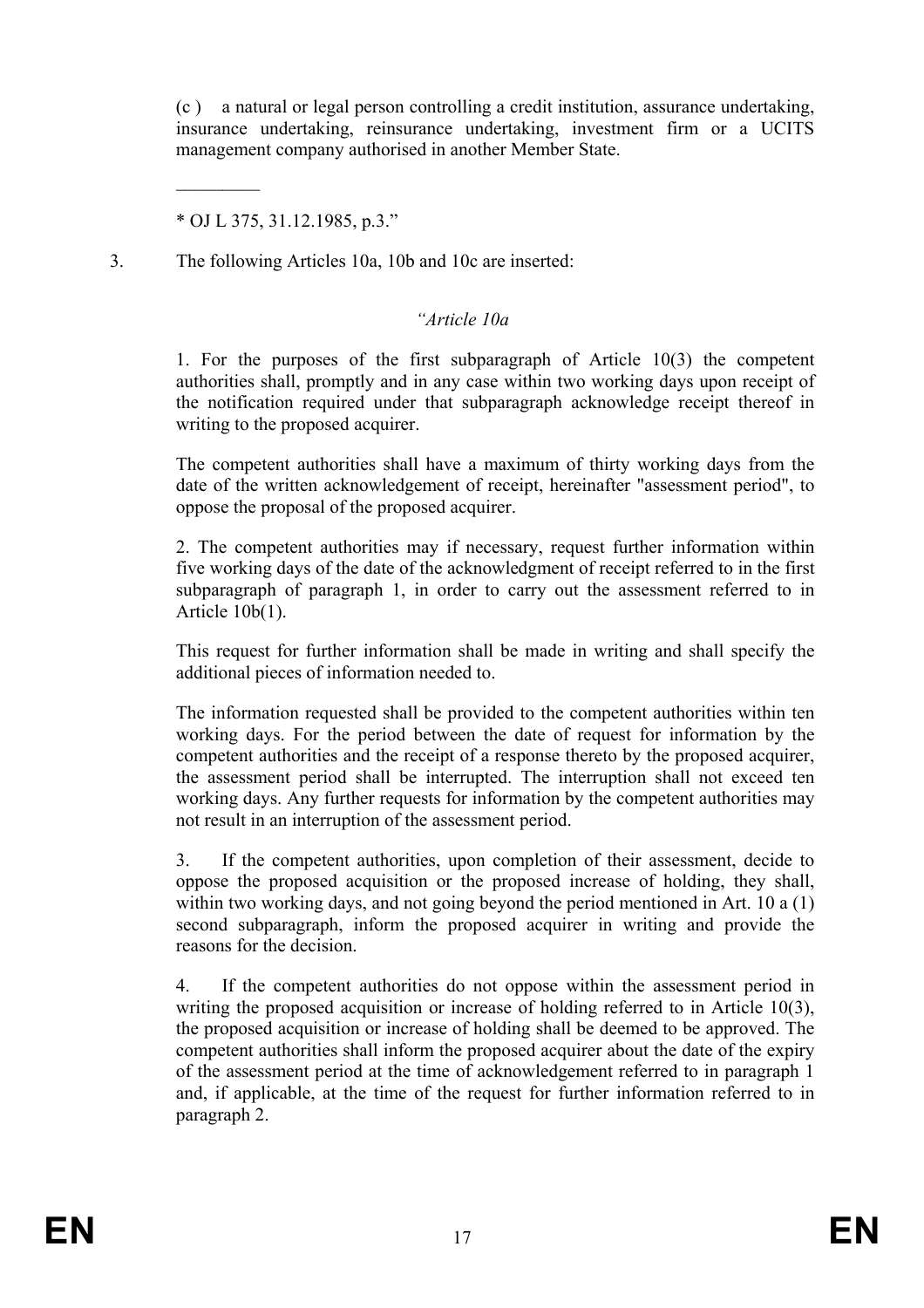5. The competent authorities may extend the assessment period to a maximum of fifty working days if the proposed acquirer is regulated outside the Community, and is situated in a third country where there are legal impediments to the transfer of the necessary information.

6. The competent authorities may fix a maximum period for the completion of the proposed acquisition or the increase of holding.

# *Article 10b*

1. In assessing the notification provided for in Article 10(3) and the information referred to in Article 10a(2), the competent authorities shall, having regard to the likely influence of the proposed acquirer on the investment firm, assess the suitability of the proposed acquirer and the financial soundness of the proposed acquisition against all of the following criteria:

(a) the reputation of the proposed acquirer;

(b) the reputation and experience of any person who will direct the business of the investment firm as a result of the proposed acquisition;

(c) the financial soundness of the proposed acquirer, in particular in relation to the type of business pursued and envisaged in the investment firm in which the acquisition is sought;

(d) whether the investment firm will be able to meet and continue to meet its obligations under this Directive and any applicable sectoral rules within the meaning of Article 2(7) of Directive 2002/87/EC following the proposed acquisition;

(e) whether there are reasonable grounds to suspect that, in connection with the proposed acquisition, money laundering or terrorist financing within the meaning of Directive 2005/60/EC of the European Parliament and of the Council<sup>\*</sup> is being or has been committed or attempted, or that the proposed acquisition could increase the risk of such conduct.

In order to take account of future developments and to ensure the uniform application of this Directive, the Commission acting in accordance with the procedure referred to in Article 64(2), may adopt implementing measures which specify and clarify the criteria established in the first subparagraph of this paragraph.

2. The competent authorities may oppose the proposed acquisition only if they find that the criteria set out in paragraph 1 are not met or if the information provided by the proposed acquirer is incomplete..

3. Member States shall neither impose any prior conditions in respect of the level of shareholding that must be acquired nor examine the acquisition in terms of economic needs of the market.

4. Member States shall make publicly available a list specifying the information necessary to make the assessment under paragraph 1.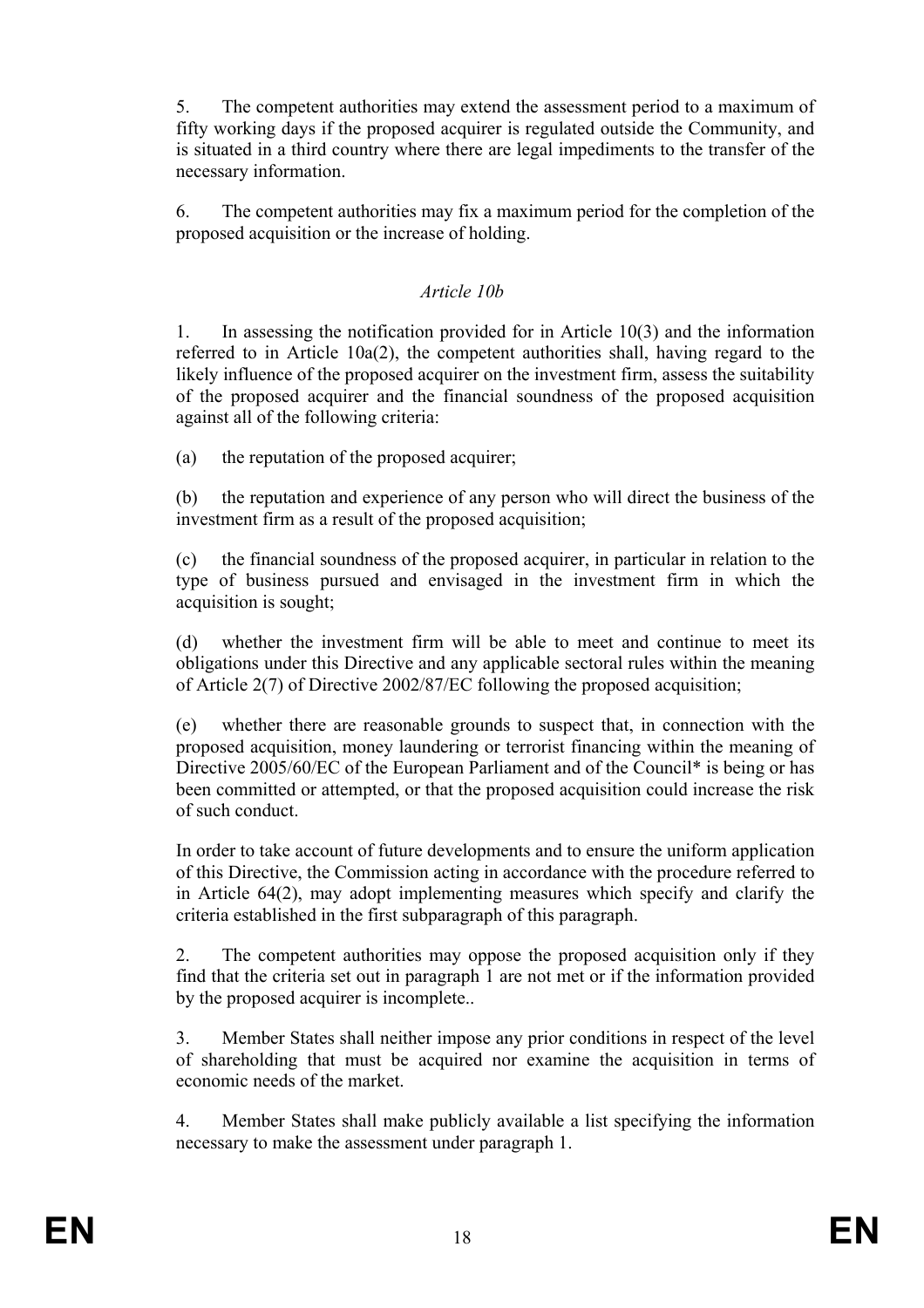The level of information required shall be proportionate and adapted to the nature of the proposed acquisition or increase of holding.

Member States shall not require information that is not relevant for a prudential assessment.

5. Where two or more proposals to acquire or increase qualifying shareholdings in the same investment firm have been notified to the competent authority, the latter shall ensure that the all proposed acquirers are treated in a non-discriminatory manner.

\* OJ L 309, 25.11.2005, p. 15."

 $\frac{1}{2}$ 

# *Article 10c*

- 1. The Commission may request the competent authorities to provide it promptly with copies of the documents on which they have based their prudential assessment in relation to Articles 10(3), 10(4) and 10b as well as the reasons given to the proposed acquirer.
- 2. The information provided to the Commission shall be covered by the obligation of professional secrecy and shall be used by it only for the purposes of determining whether a Member State has fulfilled its obligations under this Directive.

All persons working for or who have worked for the Commission, as well as auditors or experts acting on behalf of the Commission shall be bound by the obligation of professional secrecy.

3. No confidential information which the Commission may receive by virtue of paragraph 1 may be divulged to any person or authority whatsoever, except in summary or collective form, such that individual proposed acquirers or the investment firms concerned cannot be identified."

# *Article 4*

# *Amendments to Directive 2005/68/EC*

Directive 2005/68/EC is amended as follows:

 $\frac{1}{2}$ 

1. In Article 2(2) the third subparagraph is replaced by the following:

"For the purposes of paragraph  $1(i)$ , in the context of Articles 12 and 19 and of the other levels of holding referred to in Article 19, the voting rights referred to in Articles 9 and 10 of Directive 2004/109/EC of the European Parliament and of the Council\* shall be taken into consideration;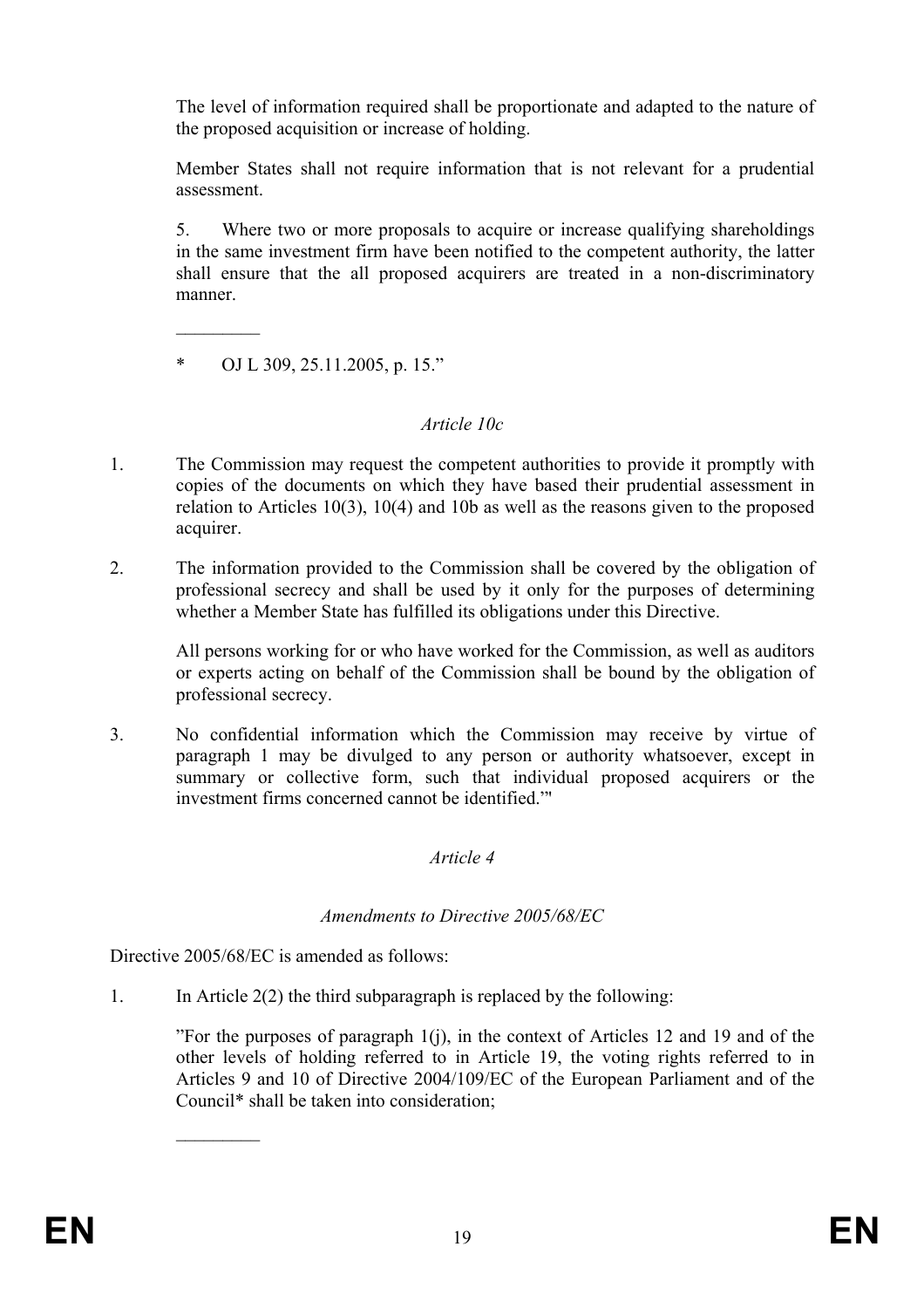#### \* OJ L 390, 31.12.2004, p. 38."

## 2. Article 19 is replaced by the following:

## *"Article 19*

1. Member States shall require any natural or legal person or such persons acting in concert who have taken a decision to either acquire, directly or indirectly a qualifying holding in an reinsurance undertaking or to, directly or indirectly further increase such qualifying holding as a result of which the proportion of the voting rights or of the capital held would reach or exceed 20%, 30% or 50% or so that the reinsurance undertaking would become its subsidiary, hereinafter "proposed acquirer", to notify in writing to the competent authorities of the reinsurance undertaking in which it is either seeking to acquire a qualifying holding or to increase such a qualifying holding the size of the intended holding and relevant information as referred to in Article 19a(4) .

2. The competent authorities shall, promptly and in any case within two working days upon receipt of the notification required under paragraph 1 acknowledge receipt thereof in writing to the proposed acquirer.

The competent authorities shall have a maximum of thirty working days from the date of the written acknowledgement of receipt, hereinafter "assessment period" to oppose the proposal of the proposed acquirer.

3. The competent authorities may if necessary, request further information within five working days of the date of the acknowledgment of receipt referred to in the first subparagraph of paragraph 2, in order to carry out the assessment referred to in Article 19a(1).

This request for further information shall be made in writing and shall specify the additional pieces of information needed.

The information requested shall be provided to the competent authorities within ten working days. For the period between the date of request for information by the competent authorities and the receipt of a response thereto by the proposed acquirer, the assessment period shall be interrupted. The interruption shall not exceed ten working days. Any further requests for information by the competent authorities shall not result in an interruption of the assessment period.

4. If the competent authorities, upon completion of their assessment, decide to oppose the proposed acquisition or the proposed increase of holding, they shall, within two working days, and not going beyond the period mentioned in Art. 19 (2) second subparagraph, inform the proposed acquirer in writing and provide the reasons for the decision.

5. If the competent authorities do not oppose within the assessment period in writing the proposed acquisition or increase of holding referred to in paragraph 1, the proposed acquisition or increase of holding shall be deemed to be approved. The competent authorities shall inform the proposed acquirer about the date of the expiry of the assessment period at the time of acknowledgement referred to in paragraph 2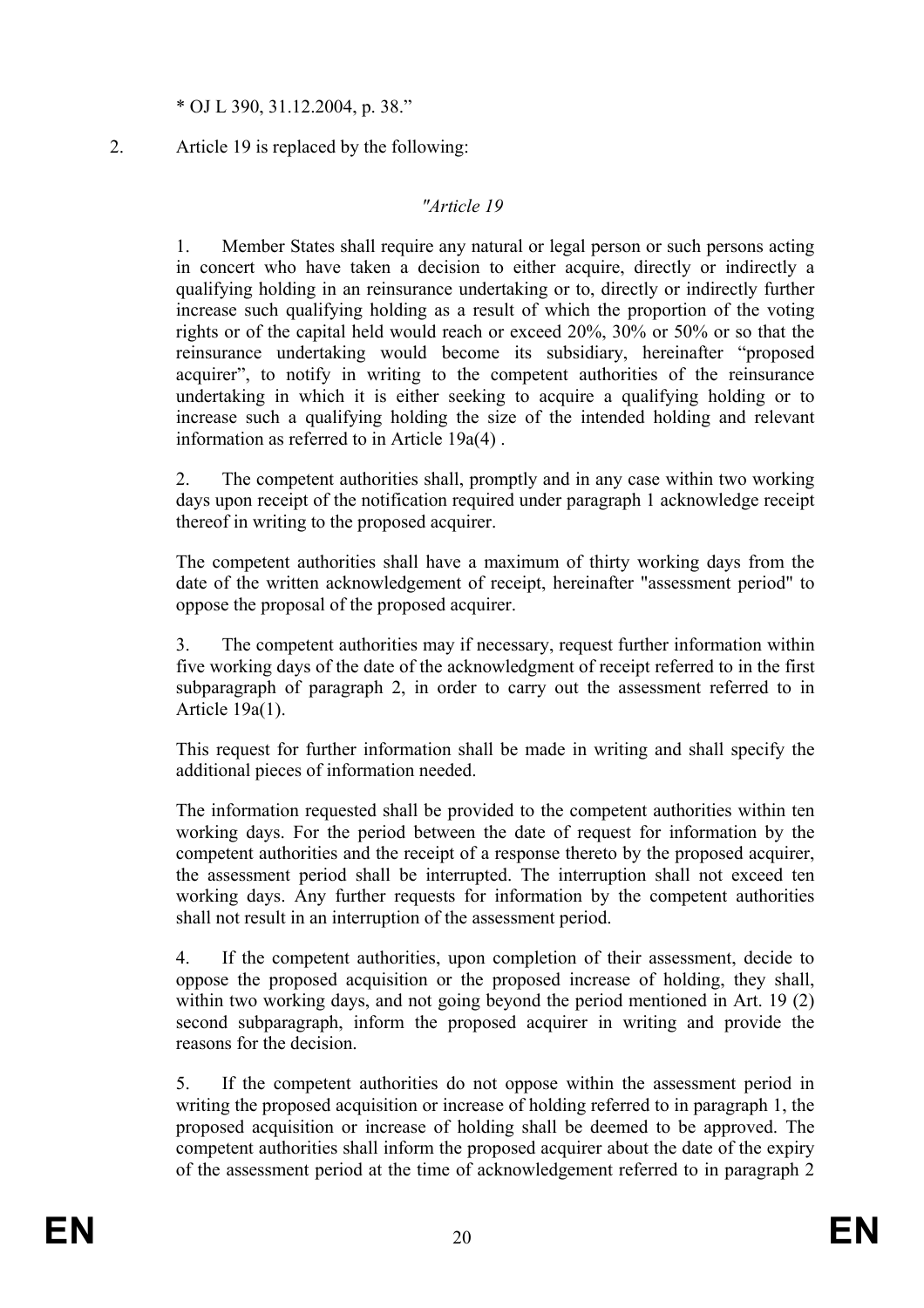and, if applicable, at the time of the request for further information referred to in paragraph 3.

6. The competent authorities may extend the assessment period to a maximum of fifty working days if the proposed acquirer is regulated outside the Community and is situated in a third-country where there are legal impediments to the transfer of the necessary information. "

7. The competent authorities may fix a maximum period for the completion of the proposed acquisition or the increase of holding."

3. The following Article 19a is inserted:

# *"Article 19a"*

1. In assessing the notification provided for in Article 19(1) and the information referred to in Article 19(3), the competent authorities shall, having regard to the likely influence of the proposed acquirer on the reinsurance undertaking; assess the suitability of the proposed acquirer and the financial soundness of the proposed acquisition against all of the following criteria:

(a) the reputation of the proposed acquirer ;

(b) the reputation and experience of any person who will direct the business of the reinsurance undertaking as a result of the proposed acquisition;

(c) the financial soundness of the proposed acquirer, in particular in relation to the type of business pursued and envisaged in the reinsurance undertaking in which the acquisition is sought;

(d) whether the reinsurance undertaking will be able to meet and continue to meet its obligations under this Directive and any applicable sectoral rules within the meaning of Article 2(7) of Directive 2002/87/EC following the proposed acquisition;

(e) whether there are reasonable grounds to suspect that, in connection with the proposed acquisition, money laundering or terrorist financing within the meaning of directive 2005/60/EC of the European Parliament and of the Council\* is being or has been committed or attempted, or that the proposed acquisition could increase the risk of such conduct.

2. The competent authorities may oppose the proposed acquisition only if they find that the criteria set out in paragraph 1 are not met or if the information provided by the proposed acquirer is incomplete.

3. Member States shall neither impose any prior conditions in respect of the level of shareholding that must be acquired nor examine the acquisition in terms of economic needs of the market.

4. Member States shall make publicly available a list specifying the information necessary to make the assessment under paragraph 1.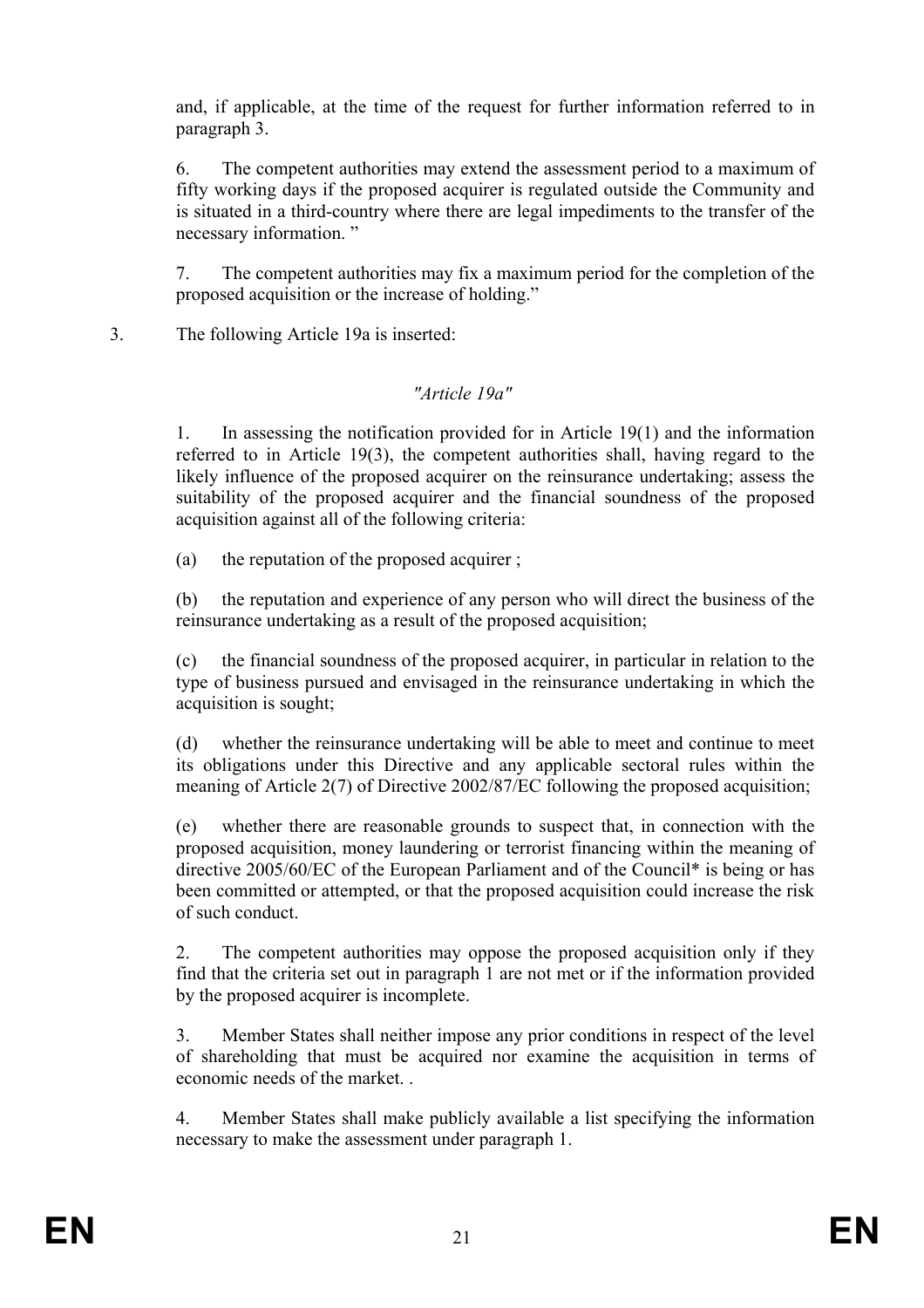The level of information required shall be proportionate and adapted to the nature of the proposed acquisition or increase of holding.

Member States shall not require information that is not relevant for a prudential assessment.

5. Where two or more proposals to acquire or increase qualifying shareholdings in the same reinsurance undertaking have been notified to the competent authority, the latter shall ensure that all the proposed acquirers are treated in a nondiscriminatory manner.

\* OJ L 309 25.11.2005, p. 15."

4. Article 20 is replaced by the following:

 $\frac{1}{2}$ 

#### *"Article 20*

In addition to Articles 19 and 19a and unless specified otherwise, the relevant competent authorities shall consult each other when assessing the acquisition in accordance with Article 19a(1), if the proposed acquirer is one of the following:

(1) a credit institution, assurance undertaking, insurance undertaking, reinsurance undertaking, investment firm or management company within the meaning of article 1a(2) of Council Directive 85/611/EEC\*, hereinafter "UCITS management company" authorised in another Member State;

(2) or the parent undertaking of a credit institution, assurance undertaking, insurance undertaking, reinsurance undertaking, investment firm or UCITS management company authorised in another Member State;

(3) or a natural or legal person controlling a credit institution, assurance undertaking, insurance undertaking, reinsurance undertaking, investment firm or UCITS management company authorised in another Member State.

. The competent authorities shall cooperate closely. They shall provide one another with any information which is essential or relevant for the exercise. In this regard, the competent authorities shall communicate to each other on request all relevant information and shall communicate on their own initiative all essential information.

\* OJ L 375, 31.12.1985, p.3."

 $\frac{1}{2}$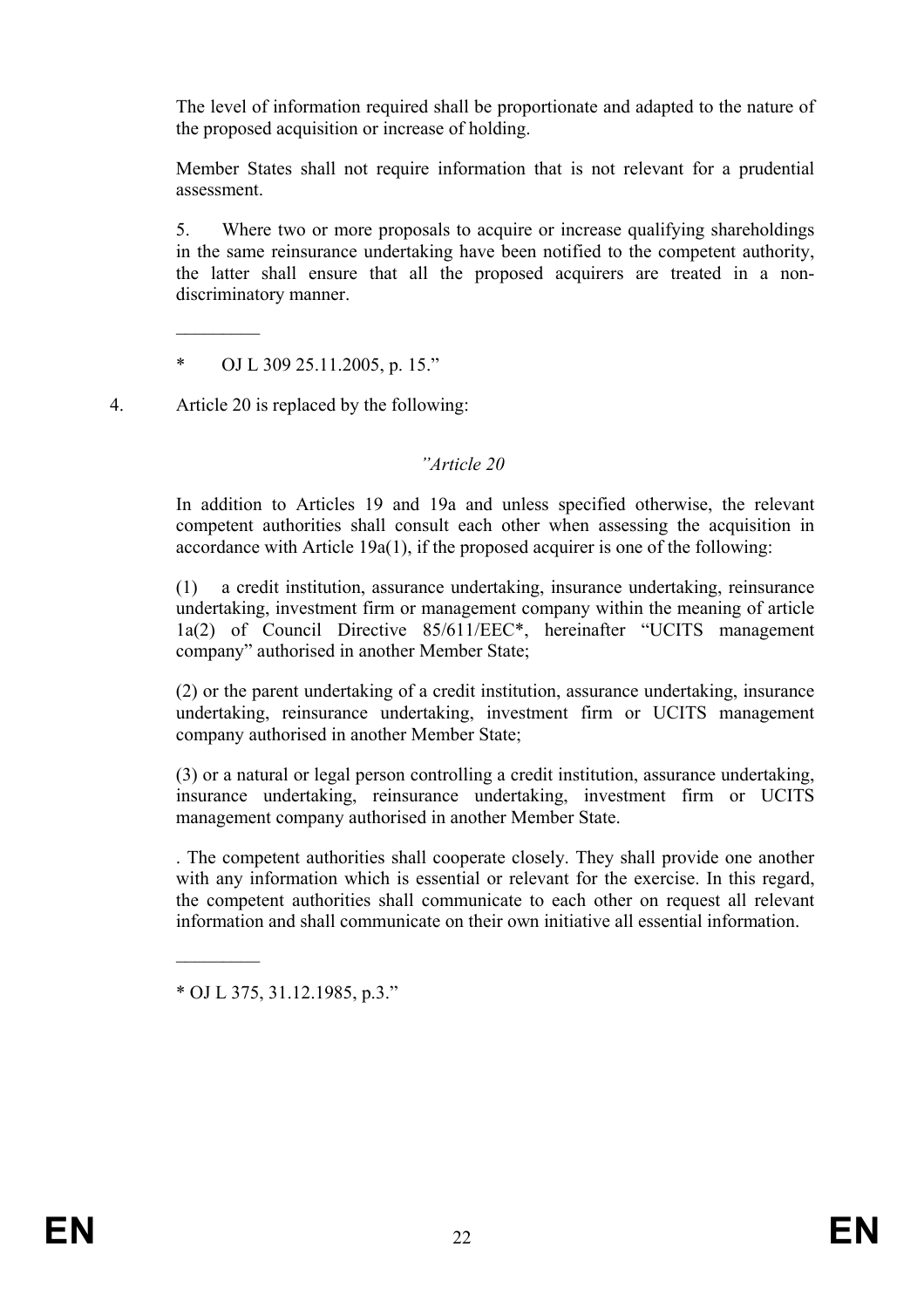# 5. The following Article 20a is inserted

# *"Article 20a*

1. The Commission may request the competent authorities to provide it promptly with copies of the documents on which they have based their assessment in relation to Articles 19, 19a and 20 as well as the reasons given to the proposed acquirer.

2. The information provided to the Commission shall be covered by the obligation of professional secrecy and shall be used by it only for the purposes of determining whether a Member State has fulfilled its obligations under this **Directive** 

All persons working for or who have worked for the Commission, as well as auditors or experts acting on behalf of the Commission shall be bound by the obligation of professional secrecy.

3. No confidential information which the Commission may receive by virtue of paragraph 1 may be divulged to any person or authority whatsoever, except in summary or collective form, such that individual proposed acquirers or the reinsurance undertakings concerned cannot be identified."

- 6. In Article 21 the figure '33%' is replaced by the figure '30%'.
- 7. In Article 56 the following point (f) is added:

"(f) specifications and clarifications of the criteria set out in Article 19a(1), in order to take account of future developments and to ensure the uniform application of this Directive."

# *Article 5*

# *Amendment to Directive 2006/48/EC*

Directive 2006/48/EC is amended as follows:

1. In Article 12(1) the second subparagraph is replaced by the following:

In determining whether the criteria for a qualifying holding in the context of this Article are fulfilled , the voting rights referred to in Articles 9 and 10 of Directive 2004/109/EC of the European Parliament and of the Council\*shall be taken into consideration

2. Article 19 is amended as follows:

 $\frac{1}{2}$ 

(a) Paragraphs 1 and 2 are replaced by the following

<sup>\*</sup> OJ L 390, 31.12.2004, p. 38."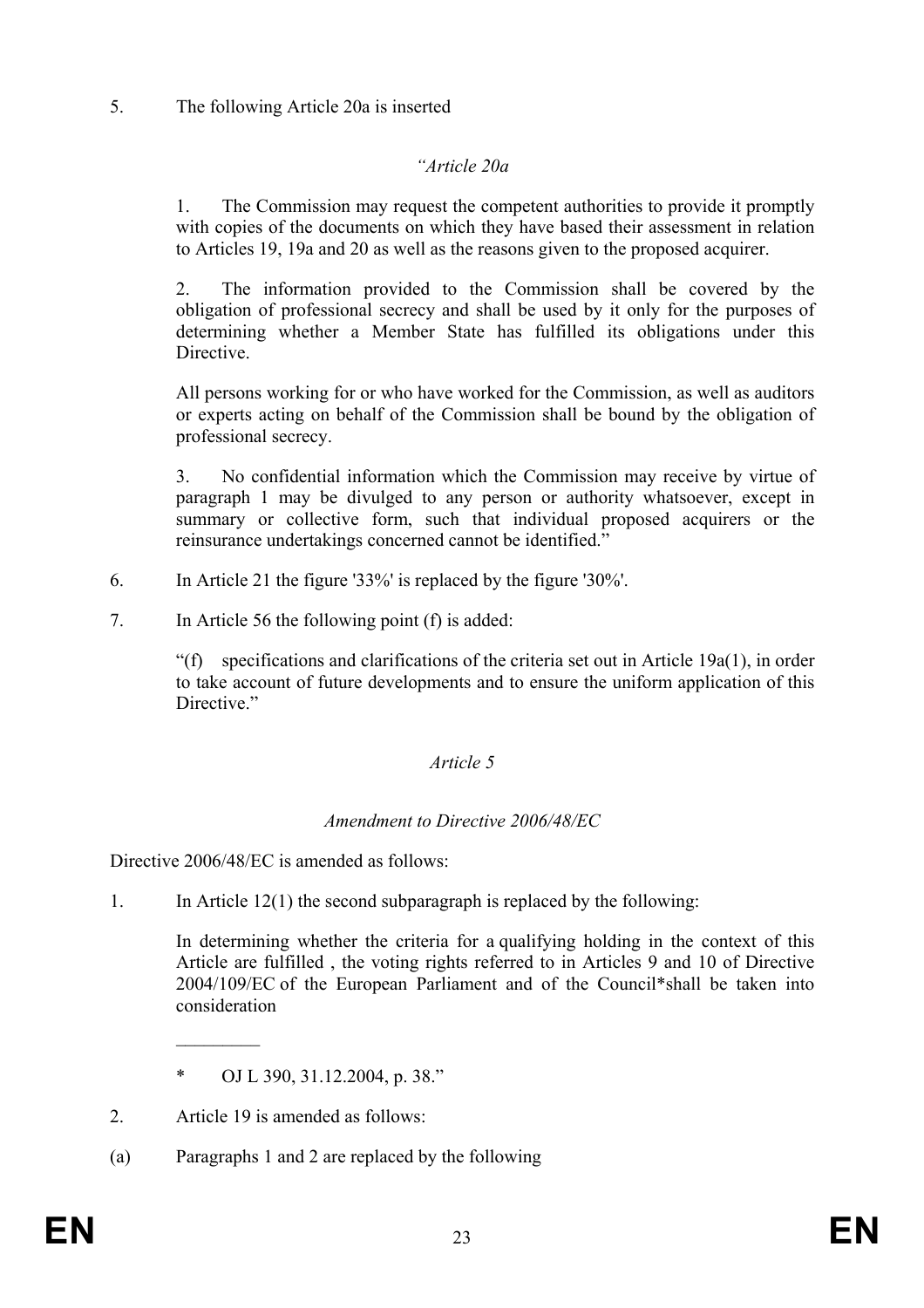"1. Member States shall require any natural or legal person or such persons acting in concert who have taken a decision to either acquire, directly or indirectly, a qualifying holding in a credit institution or to, directly or indirectly, further increase such a qualifying holding as a result of which the proportion of the voting rights or of the capital held would reach or exceed 20%, 30% or 50% or so that the credit institution would become its subsidiary, hereinafter "proposed acquirer", to notify in writing to the competent authorities of the credit institution in which they are seeking to acquire a qualifying holding or to increase such a qualifying holding the size of the intended holding and relevant information as referred to in Article 19a(1).

2. The competent authorities shall, promptly and in any case within two working days upon receipt of the notification required under paragraph 1, acknowledge receipt thereof in writing to the proposed acquirer.

The competent authorities shall have a maximum of thirty working days from the date of the written acknowledgement of receipt, hereinafter "assessment period", to oppose the proposal of the proposed acquirer.

# (b) The following paragraphs 3 to 7 are added:

3. The competent authorities may, if necessary, request further information within five working days of the date of the acknowledgement of receipt referred to in the first subparagraph of paragraph 2, in order to carry out the assessment referred to in Article 19a(1).

This request for further information shall be made in writing and shall specify the additional pieces of information needed.

The information requested shall be provided to the competent authorities within ten working days. For the period between the date of request for information by the competent authorities and the receipt of a response thereto by the proposed acquirer, the assessment period shall be interrupted. The interruption shall not exceed ten working days. Any further requests for information by the competent authorities may not result in an interruption of the assessment period .

4. If the competent authorities, upon completion of their assessment, decide to oppose the proposed acquisition or the proposed increase of holding, they shall, within two working days, and not going beyond the period mentioned in Art. 19 (2) second subparagraph, inform the proposed acquirer in writing and provide the reasons for the decision.

5. If the competent authorities do not oppose within the assessment period in writing the proposed acquisition or increase of holding referred to in Article 19(1), the proposed acquisition or increase of holding shall be deemed to be approved. The competent authorities shall inform the proposed acquirer about the date of the expiry of the assessment period at the time of acknowledgement referred to in paragraph 2 and, if applicable, at the time of the request for further information referred to in paragraph 3.

6. The competent authorities may, in the following cases, extend the assessment period to fifty working days: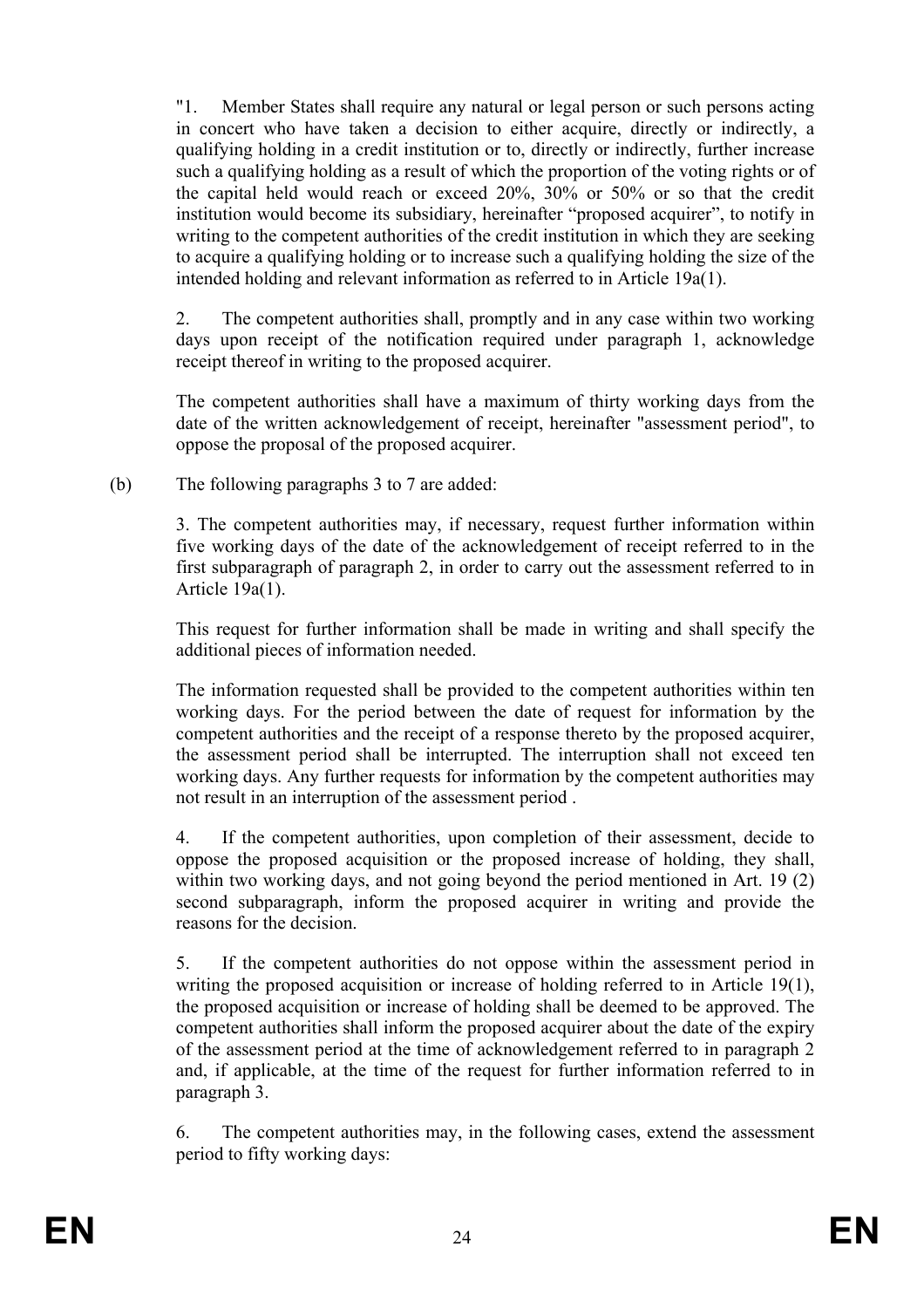(a) if the proposed acquirer is regulated outside the Community and there are, in the third country concerned, legal impediments to the transfer of the necessary information;

(b) in the case of an assessment under Article 143.

7. The competent authorities may fix a maximum period for the completion of the proposed acquisition or the increase of holding.

3. The following Articles 19a 19b and 19c are inserted:

"

## *"Article 19a*

1. In assessing the notification provided for in Article 19(1) and the information referred to in Article 19(3), the competent authorities shall, having regard to the likely influence of the proposed acquirer on the credit institution, assess the suitability of the proposed acquirer and the financial soundness of the proposed acquisition against all of the following criteria:

(a) the reputation of the proposed acquirer;

(b) the reputation and experience of any person who will direct the business of the credit institution as a result of the proposed acquisition;

(c) the financial soundness of the proposed acquirer, in particular in relation to the type of business pursued and envisaged in the credit institution in which the acquisition is sought;

(d) whether the credit institution will be able to meet and continue to meet its obligations under this Directive and any applicable sectoral rules within the meaning of Article 2(7) of Directive 2002/87/EC following the proposed acquisition including, in particular, the requirements of Article 12(3) and 22 of this Directive;

(e) whether there are reasonable grounds to suspect that, in connection with the proposed acquisition, money laundering or terrorist financing within the meaning of Directive 2005/60/EC of the European Parliament and of the Council\* is being or has been committed or attempted, or that the proposed acquisition could increase the risk of such conduct.

2. The competent authorities may oppose the proposed acquisition only if they find that the criteria set out in paragraph 1 are not met or if the information provided by the proposed acquirer is incomplete.

3. Member States shall neither impose any prior conditions in respect of the level of shareholding that must be acquired nor examine the acquisition in terms of the economic needs of the market.

4. Member States shall make publicly available a list specifying the information necessary to make the assessment under paragraph 1.

The information required shall be proportionate and adapted to the nature of the proposed acquisition or increase of holding.

Member States shall not require information that is not relevant for a prudential assessment.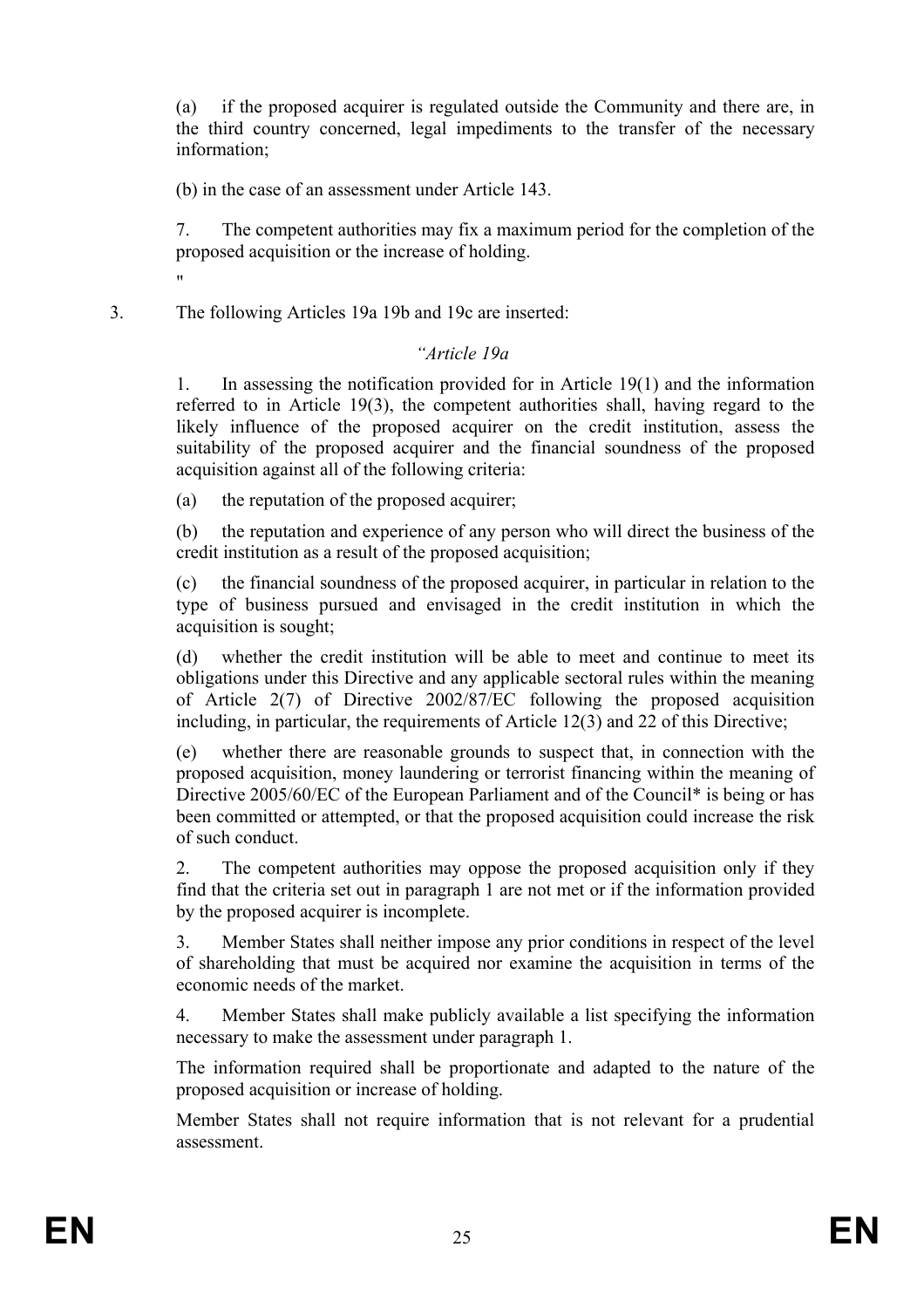5. Where two or more proposals to acquire or increase qualifying shareholdings in the same credit institution have been notified to the competent authority, the latter shall treat the proposed acquirers in a non-discriminatory manner.

# *Article 19b*

In addition to Articles 19 and 19a and unless specified otherwise, the assessment of the acquisition in accordance with Article 19a(1) shall be subject to Article 129(3) if the proposed acquirer is one of the following:

(1) a credit institution, an assurance undertaking, insurance undertaking, reinsurance undertaking, investment firm or management company within the meaning of Article 1a(2) of Council Directive 85/611/EEC\*\*, hereinafter "UCITS management company", authorised in another Member State;

(2) the parent undertaking of a credit institution, assurance undertaking, insurance undertaking, reinsurance undertaking, investment firm or UCITS management company authorised in another Member State;

(3) a natural or legal person controlling a credit institution, assurance undertaking, insurance undertaking, reinsurance undertaking, investment firm or UCITS management company authorised in another Member State.

# *Article 19c*

1. The Commission may request the competent authorities to provide it promptly with copies of the documents on which they have based their assessment in relation to Articles 19, 19a and 19b as well as the reasons given to the proposed acquirer.

2. The information provided to the Commission shall be covered by the obligation of professional secrecy and shall be used only for the purposes of determining whether a Member State has fulfilled its obligations under this Directive.

All persons working for or who have worked for the Commission, as well as auditors or experts acting on behalf of the Commission shall be bound by the obligation of professional secrecy.

3. Confidential information which the Commission may receive by virtue of paragraph 1 shall not be divulged to any person or authority whatsoever, except in summary or collective form, such that individual proposed acquirers or the credit institutions concerned cannot be identified. "

 $\frac{1}{2}$ 

<sup>\*</sup> OJ L 309, 25.11.2005, p.15.

<sup>\*\*</sup> OJ L 375, 31.12.1985, p.3.''

<sup>4.</sup> In Article 20 the figure "33%" is replaced by the figure "30%".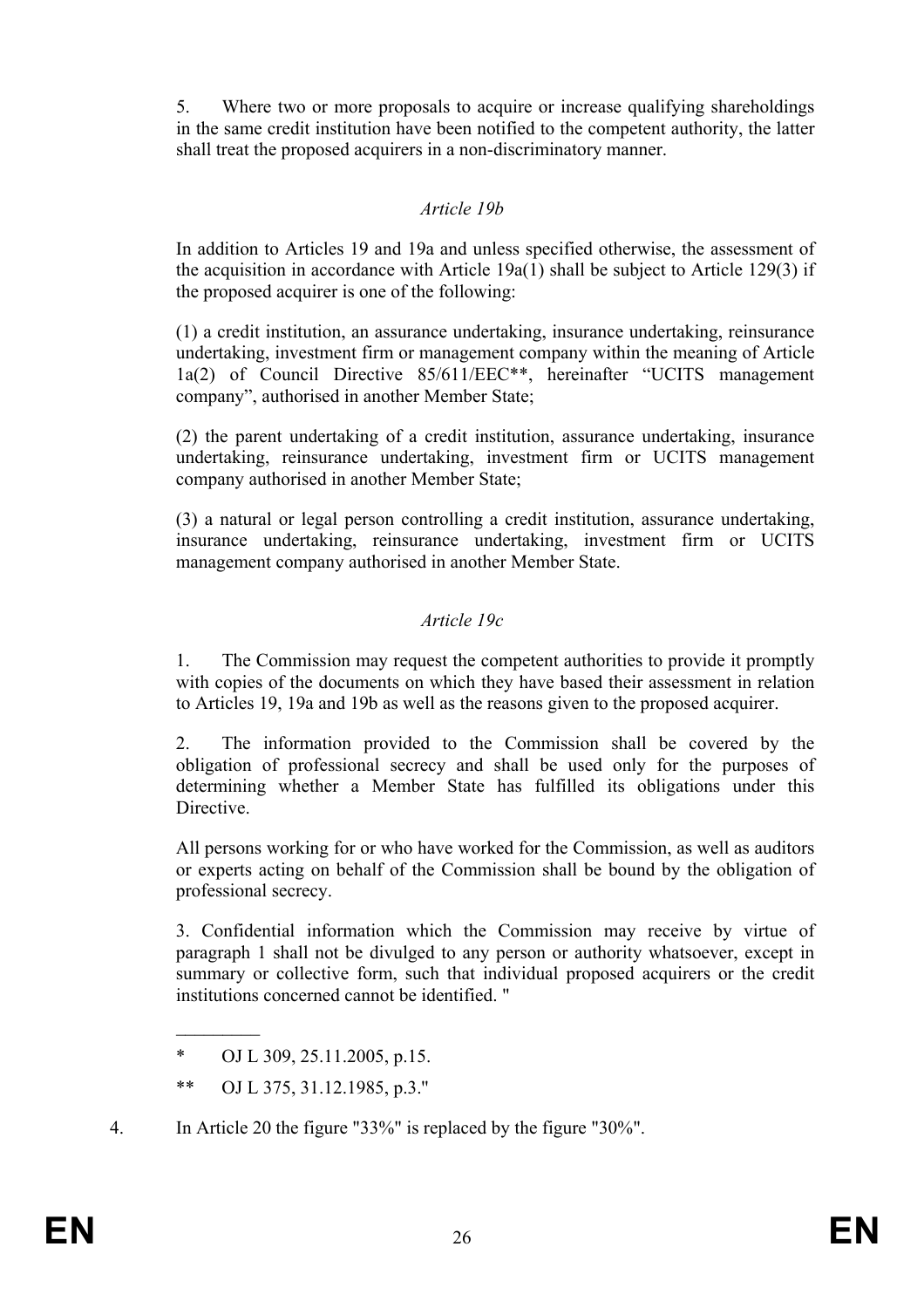5. In Article 129, the following paragraph 3 is added:

"3. In the case of an assessment in accordance with Article  $19a(1)$ , the competent authority, which has authorised the credit institution in which the proposed acquisition is sought shall consult the competent authority of the proposed acquirer..

A decision by the competent authority which has authorised the credit institution in which the proposed acquisition is sought shall indicate any views or reservations on the part expressed by of the competent authority of the acquirer."

6. In Article 150(2), the following point (f) is added :

"(f) specification and clarification of the criteria set out in Article 19a(1), in order to take account of future developments and to ensure the uniform application of this Directive<sup>"</sup>

# *Article 6*

## *Transposition*

1. Member States shall bring into force the laws, regulations and administrative provisions necessary to comply with this Directive by  $\left[\ldots\right]^{11}$  at the latest. They shall forthwith communicate to the Commission the text of those provisions and a correlation table between those provisions and this Directive.

When Member States adopt those provisions, they shall contain a reference to this Directive or be accompanied by such a reference on the occasion of their official publication. Member States shall determine how such reference is to be made.

2. Member States shall communicate to the Commission the text of the main provisions of national law which they adopt in the field covered by this Directive.

# *Article 7*

# *Entry into force*

This Directive shall enter into force on the day of its publication in the *Official Journal of the European Union*.

<sup>1</sup> 

<sup>&</sup>lt;sup>11</sup> Six months after the entry into force of this Directive.